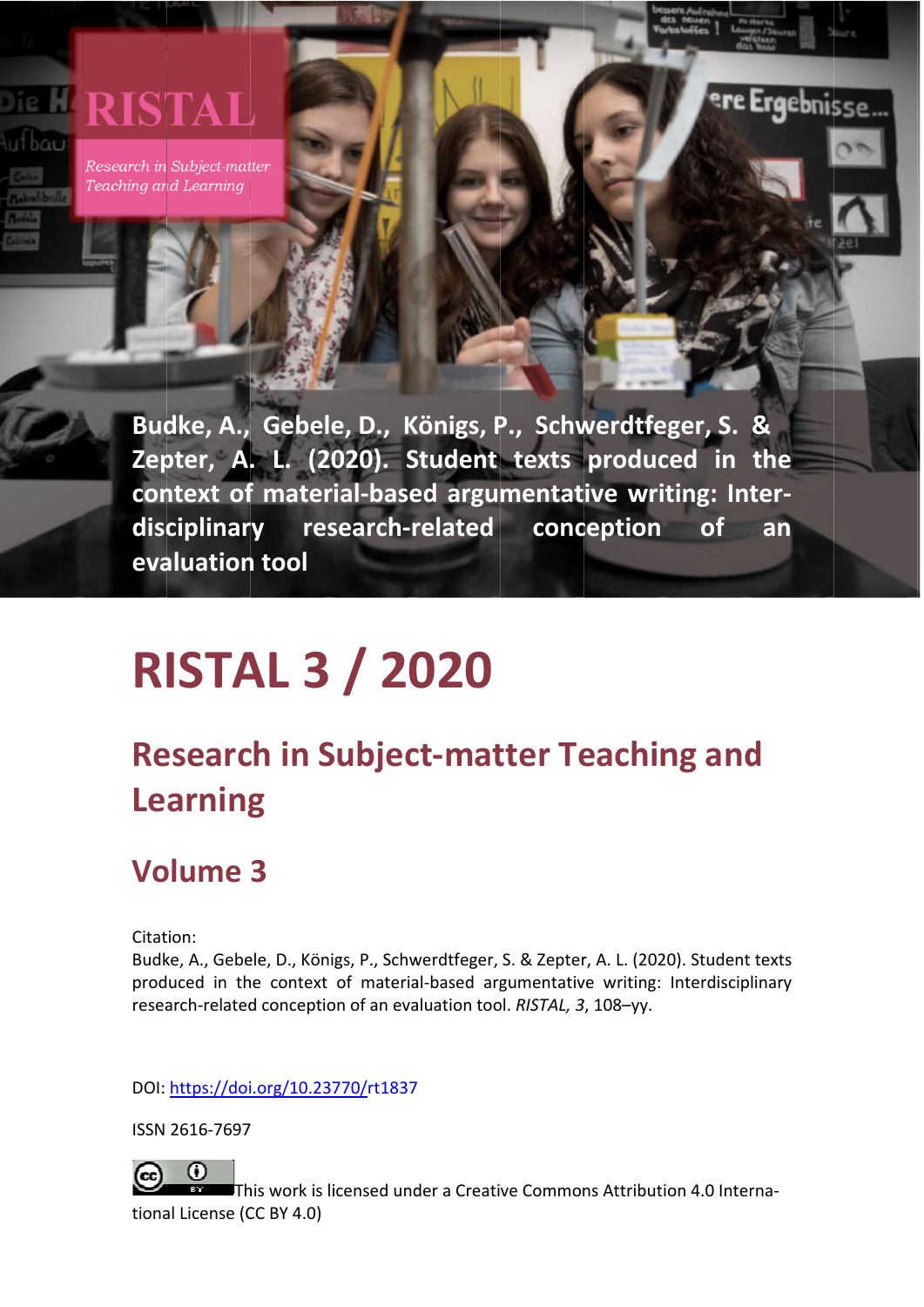# **Student texts produced in the context of material‐ based argumentative writing: Interdisciplinary research‐related conception of an evaluation tool**

*Alexandra Budke, Diana Gebele, Pia Königs, Sarah Schwerdtfeger & Alexandra L. Zepter* 

#### Abstract

This paper focuses on student texts produced in the context of material based writing and presents a text analysis grid which is developed in an interdisciplinary research project between the didactics of geography and of German language. Based on a critical discussion of the typical methodological proce‐ dures that are currently used in research to evaluate the quality of written argumentations, we argue that only a *combination* of structural, linguistic and content‐related analysis steps can determine the quality of argumentative texts as a whole. Hence, there is a particular need for development in text product analysis with regard to linking the various aspects. We therefore propose a catalogue of criteria, which is interdisciplinarily theory-guided and enables a quantitative and qualitative in-depth-analysis of text products on multiple levels: content‐related, structural, linguistic and material‐related with special consideration of the multiple document input.

Keywords: argumentation, text analysis grid, material‐based writing, evaluation

### 1 Introduction

With the Educational Standards 2012, a new type of task has been established for teaching German: informational and argumentative material‐based writing, primarily applied in upper secondary schools (KMK 2012). The format is characterized by the fact that students write their own (lengthier) informational or argumentative text on a top‐ ic based on materials (graphics, tables, pictures, other media sources) and texts of var‐ ious kinds (Abraham/ Baurmann/Feilke 2015: 4). From an interdisciplinary perspective, however, the 'new' is not quite so new: For while a simultaneous examination of several linear and non-linear or multimodal and multimedia texts in the education of German opens up a new didactic paradigm or represents a new didactic genre, the productive reception of multiple sources and documents has already been a part of the subject culture in many other teaching fields for much longer  $-$  e.g. in geography lessons from the beginning of secondary education on up to higher levels (DGfG 2020).

In general and for language‐sensitive teaching in particular, it is important to integrate material-based writing tasks into the overall curriculum in a meaningful way, focusing on practical and socially relevant writing formats. Language and content learning are to be combined by developing common, mutually stimulating concepts for the material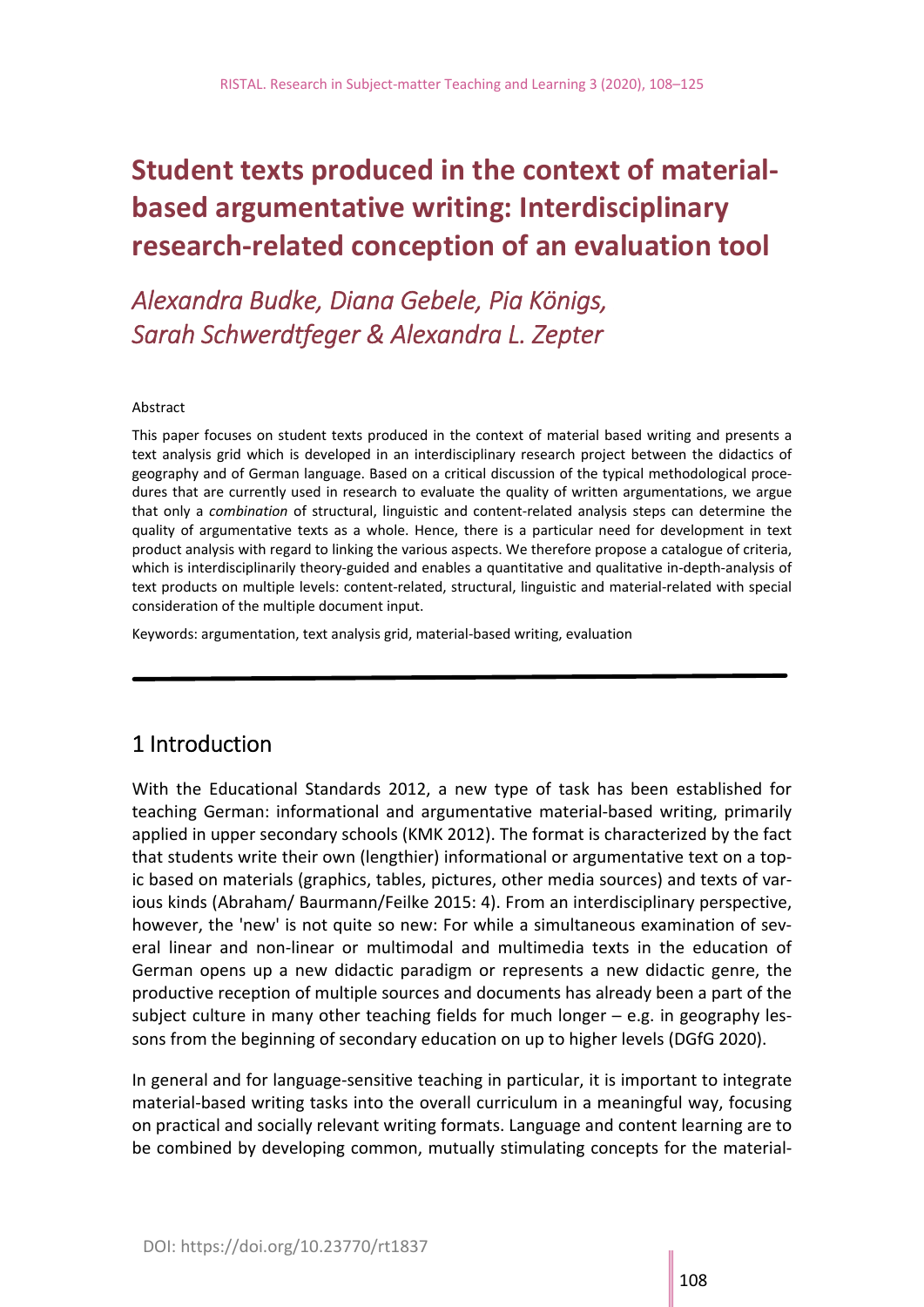based format in a "bidirectional" cooperation of the various didactics (cf. Sturm 2017: 23f.).

This applies against the following background: On the one hand, material‐based writ‐ ing is generally understood as a pre‐scientific type of task that is intended to prepare for epistemic or eristic writing, i.e. a form of scientific argumentation and writing de‐ termined by professional controversy (cf. Feilke 2017: 4). At the same time, the new task type is a reaction to the change in literacy in society, where the prevalence of the use of open polytextual (multimodal and multimedia) formats compared to closed text formats can be increasingly observed in everyday life, especially under the influence of digitalization. The reception of different sources and material‐based writing is socially relevant because it prepares people for maturity in a democratic and pluralistic socie‐ ty. Exercising critical thinking through the reception and reflection of several, possibly conflicting sources or the ability to prove one's own position through information from reputable sources are ultimately among the central competencies in modern digital society. In particular, the ability to argue and understand arguments is a key competence for participating in social debates and decision‐making in democratic societies.

This fits to the general claim that argumentation should be learned in school lessons in all subjects. Because in the school context, argumentation can also be used to better understand subject matter, formulate one's own assessment of problems, and strengthen students' social skills (Budke/Meyer 2015: 14). For these reasons, we'll find a broad international literature base for argumentation, and empirical studies are con‐ ducted in the didactics of all subjects (see e.g. the overview in Budke et al. 2015). There is a general consensus to define argumentation as a problem‐solving process in which a disputed assertion is to be refuted or confirmed by justifications (e.g. Lueken 2000; Bayer/Schlobinski 1999; Kopperschmidt 1995; Kienpointner 1983). The goal of the argumentation is to achieve understanding of the position taken by the respective interaction partners through logical reasoning and, if necessary, to convince them.

In empirical surveys in various school subjects, research focuses not only on the signifi‐ cance of argumentation in class and in the school media, but also on the skills and strategies of the students in oral and written argumentation, as well as on the devel‐ opment of didactic support approaches, which are usually tested for their effective‐ ness in intervention studies in pre‐post‐design (e.g. Gronostay 2019; Zohar/Nemet 2002; Lam et al. 2018). In order to achieve these goals, it is usually necessary to meas‐ ure the students' arguments. This is methodologically particularly demanding, since arguments must be identified from the wealth of linguistic statements, their quality should be assessed according to certain criteria, and the quality of the linguistic word‐ ing must also be assessed, since this is the only way to answer whether the oral utter‐ ances or texts meet their communicative goal. Of course, these challenges also apply to material‐based argumentative writing, which also creates the desideratum to ana‐ lyze the material references in terms of content and language.

So it can be summed up, that one of the central demands in the further development of the (new) format of material‐based argumentative writing is the evaluation of the student's intermediate and final text products. Here, procedures are required for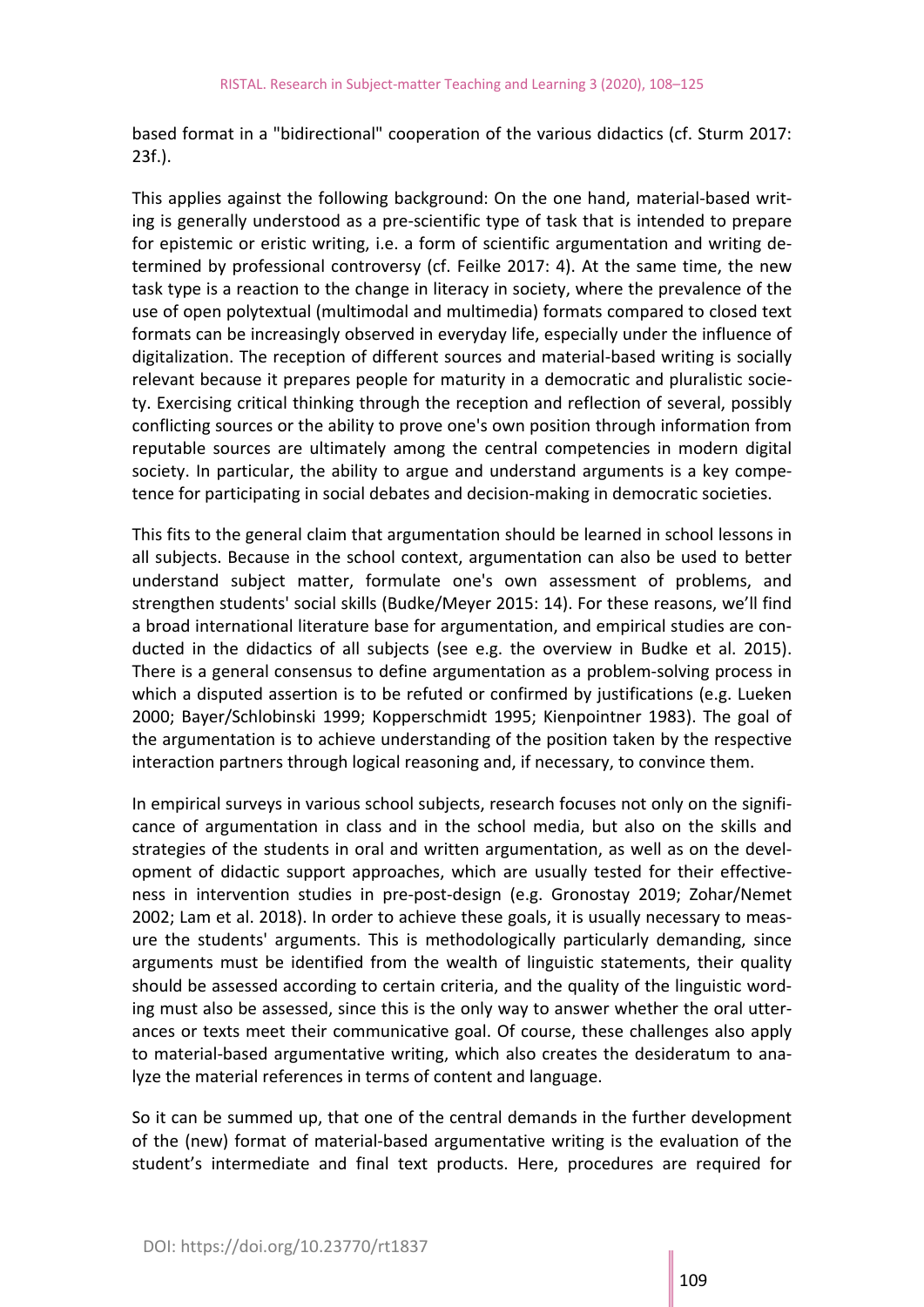teaching practice, but above all for research, which enable an assessment that is ori‐ ented towards the central aspects and as objective as possible. Especially when, in ad‐ dition, support formats are to be conceived for students whose literary competencies are still in the process of development, a precise diagnostically oriented research of the format becomes a desideratum. Above all, ideally, such procedures and support formats should be developed in an interdisciplinary way and later be used across disci‐ plines, so that the support of the students can be equally cross curricular.

In this article, we present such an interdisciplinary developed instrument designed for the evaluation of student texts which are produced in the context of material‐based argumentative writing. To unfold the theoretical background, paragraph 2 first focuses on the typical methodological approaches of the available empirical studies. Structural, linguistic, content-related and holistic procedures are compared. Subsequently, we identify deficits through a critical discussion of these procedures in paragraph 3; and on this basis, taking into account various theoretical approaches, we introduce an analysis grid for material-based argumentative text products - measuring the overall quality of written argumentation  $-$  in paragraph 4 and 5. In this respect, first results on the suitability of the evaluation tool are also presented and finally its interdisciplinary applicability is discussed. Regarding the overall framework, the presented text analysis grid was tested in the context of the interdisciplinary research project SpiGU: "Lan‐ guage Sensitive Teaching and Learning in Inclusive Geography Classes: Support For‐ mats for Material‐based Argumentative Writing"; an collaboration between the didac‐ tics of geography and of German language. We close with a short conclusion and pro‐ spect on further research in section 6.

### 2 Measuring the quality of argumentation

Insofar as research on material‐supported writing in German didactics is still relatively young, comparatively few papers have been published to date that are dedicated to a differentiated assessment of the corresponding text product. Feilke et al (2016: 71) introduce (in addition to conducting a global rating) a first variable catalogue of criteria for the evaluation of material-based texts. However, the catalogue focuses more on application in school practice than on scientific diagnostic use in a research context.

Schüler (2017) presents one of the first relevant research contributions on materialbased writing in upper secondary schools, which zooms in on and relates planning, conception and production processes and the text product in equal measure. In other words, Schüler's research aims at the connection between text production (text conception) and text product (text composition) and therein at the synthesis and structure formation in the processing of multiple documents for the final goal of a controversy essay. The text products are evaluated in this context in two layers: (1) by a (criteria‐ driven) holistic evaluation with global judgement (12 raters); (2) by a qualitative con‐ tent analysis of the structural and synthesis performance at the text-macro- and textmicro‐level (i.e. evaluation of the reference to the materials and their linkage at the text‐macro‐level ─ monotextual‐aggregative or polytextual‐synthetic; evaluation of the referencing and argumentation performance at the text-micro-level). For (2), Schüler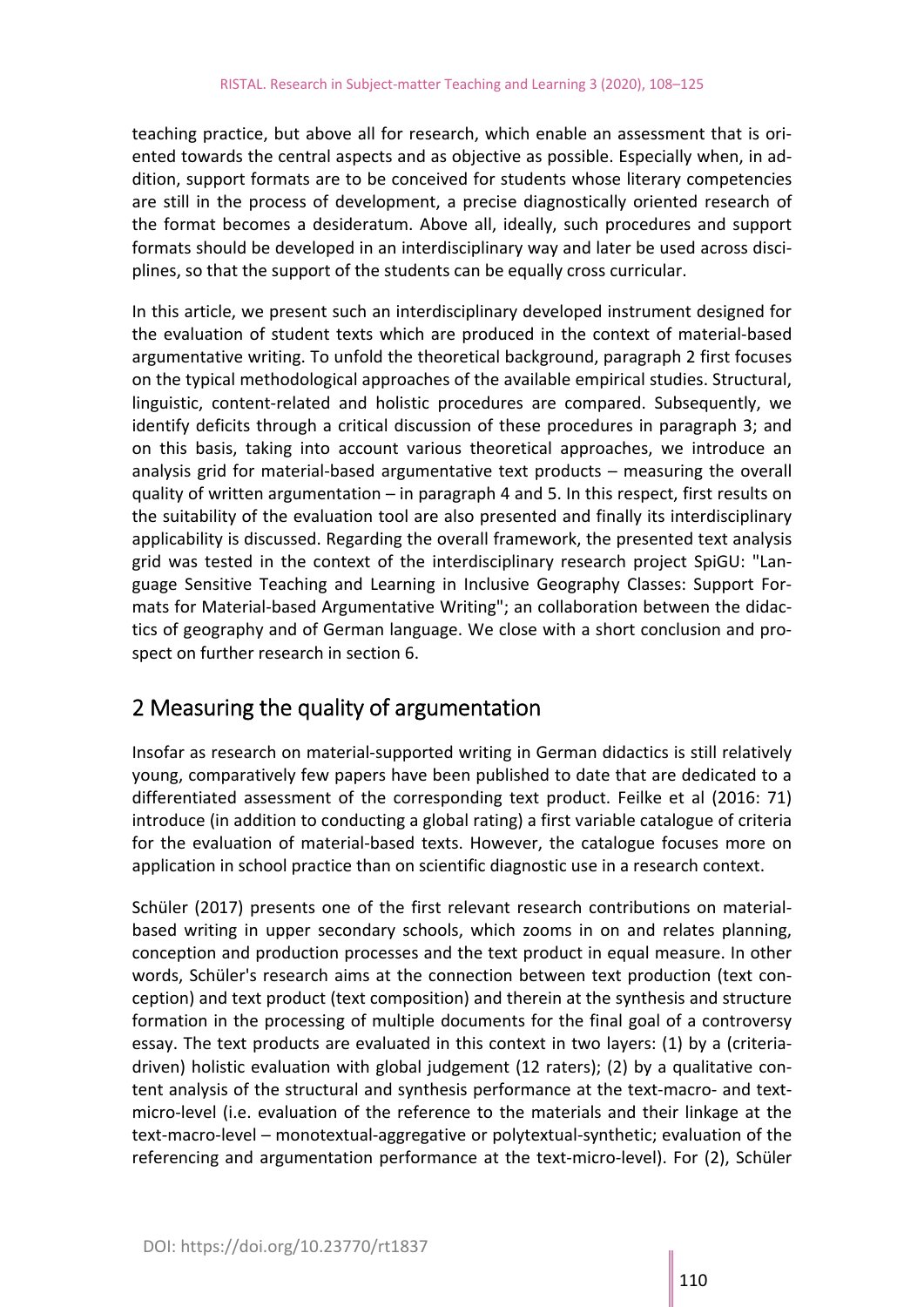develops a differentiated coding guideline based on recent linguistic theory, which focuses on the analysis of synthesis markers along corresponding categories (aggrega‐ tion vs. synthesis; referencing procedures) and follows the work of Feilke et al.

Altogether, it can be noted that the development of research‐diagnostic analysis tools for material-based task formats, including for the text product, is still in its beginnings in German didactics and, due to the nature of the discipline, has a primarily linguistic perspective. On the other hand, there is a rich research tradition of assessing student's written argumentation – approaches that in principle could be made used for the assessment of material-based argumentative writing products.

Generally considered, empirical studies on the quality of students' argumentation may help to diagnose existing competencies of students in reasoning and to identify typical difficulties (e.g. Budke/Uhlenwinkel 2011; Uhlenwinkel 2015; Budke/Kuckuck 2017; Maier/Budke 2018). Another approach frequently used in intervention studies is to measure the effectiveness of different educational support approaches by comparing argumentations that were written before a classroom intervention with texts that were written after the intervention (pre-post design) (e.g. Gronostay 2019; Zohar/Nemet 2002; Lam et al. 2018).

Analyzing these available studies, four different approaches can be identified, some of them are also used in combination. In order to achieve a structured presentation, they are presented separately in the following:

#### *Structural approaches:*

The most common methodological approach to analyze the quality of argumentation is the structural argumentation analysis (e.g. Lam et al. 2018; Abdollahzadeh et al. 2017; Stapleton/Wu 2015; Riemeier et al. 2012; Simon et al. 2006; Basel et al. 2013; Zo‐ har/Nemet 2002; Chase 2011; Knudson 1992). The authors usually refer directly to the work of Toulmin (1996) or to authors who have slightly modified his approach. Toulmin (1996) describes the basic structure of arguments, which consists of data, warrant and conclusion. Additional elements that make the structure of an argument more complex are rebuttals, backing, qualifiers and counterarguments. Since data, warrant, and back‐ ing are often not clearly distinguishable in empirical analysis, some studies summarize these elements in the category "grounds" (e.g. Clark/Sampson 2008).

The available studies generally examine the extent to which the arguments used by students are complete (basic structure) and consider complete arguments better than incomplete ones (e.g. Aufschnaiter et al. 2008; Lam et al. 2018; Gronostay 2019). Fur‐ thermore, the existing arguments/counter‐arguments in a text can be identified, and it is assumed that the quality of the texts increases with the number of stated arguments (e.g. Benetos/ Betrancourt 2020; Basten et al. 2017). Not least, structural analysis is applied to determine the internal complexity of arguments. Here, the idea is, the more argumentation elements, the better the argument (e.g. Basel et al. 2013; Aufschnaiter et al. 2008; Chase 2011). All in all, the framework is characterized by the fact that the text quality is determined by a quantitative value that results from counting argumen‐ tation elements and/or complete arguments.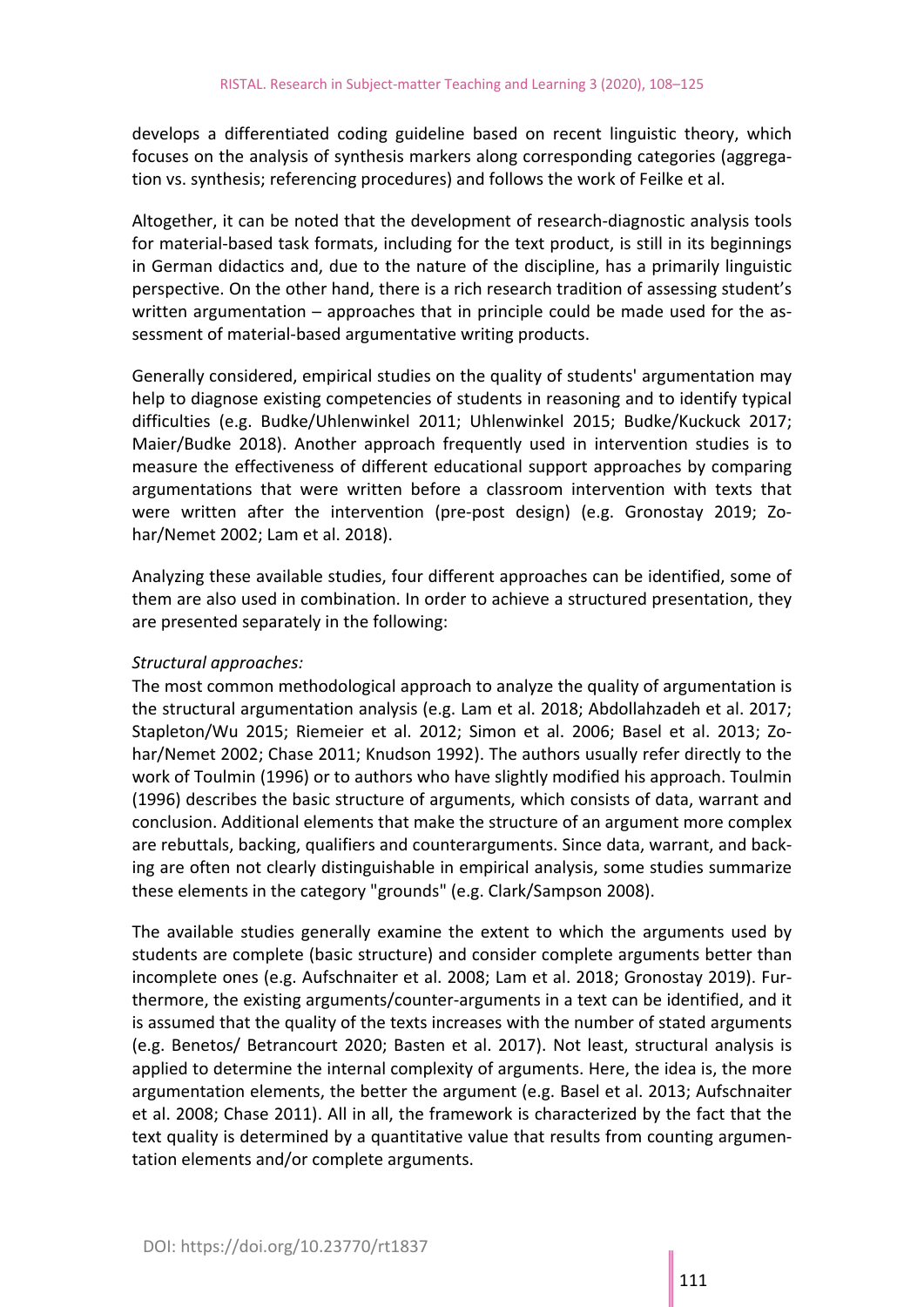#### *Holistic procedures:*

Holistic methods are widely used to determine the quality of argumentation (e.g. Knudson 1992; Chase 2011; Allen et al. 2018). Normally, argumentative texts are pre‐ sented to several experienced raters who are supposed to evaluate them as a whole. This procedure makes it possible to distinguish good from bad texts and to divide them into groups of similar quality.

In some cases, the raters are given specific criteria that they should consider. Abdollahzadeh et al. (2017), for example, use 'the overall argument effectiveness', 'the presence or absence of possible opposing views', 'overall structure', and 'overall language use'. In the study by Chase (2011), the raters should primarily consider 'coherence and cohesion' and Allen et al. (2018) examine aspects such as 'text struc‐ ture, grammar, sentence structure, word choice'. However, these aspects are included in the final judgement on text quality with a weighting that cannot be defined exactly.

#### *Content analyses:*

The third approach refers to evaluation approaches that aim to determine the content and subject‐related quality of the arguments presented by the students. This approach is mainly used in studies of teaching in the natural and social sciences. With this objec‐ tive, e.g. Stapleton/Wu (2015) examine the quality of the grounds in argumentations. The most frequently mentioned reasons were filtered out and their quality was exam‐ ined using the criteria "relevance" for the thesis and "acceptability", the logical suitability of the grounds in argumentations. In the study by Zohar/Nemet (2002), the valid‐ ity of the evidence is determined in a similar way. Sandoval (2005) also examines the "conceptual quality" of the grounds, paying special attention to the quality of the ref‐ erence to material, which is represented by criteria such as "suffiecy of data" and "de‐ scription of data". Böttcher/Meisert (2011) want to determine the quality of argumen‐ tation not only structurally, but on the basis of scientific models.

#### *Linguistic analyses:*

Among linguistic subjects, the quality of written argumentation is usually determined by linguistic criteria. This is often done in the context of studies on persuasive writing (e.g. Quasthoff/Domenech 2016; Nippold et al. 2005). Andrews (2016) proposes to investigate, among other things, argumentation‐specific linguistic actions in texts. This includes the concessive literary procedures, the execution of counter-arguments and their proper embedding, which were investigated by Petersen (2013). A broader approach is pursued by Quasthoff/Domenech, (2016, p. 32‐33), who examine the criteria "contextualization" as a consideration of the text genre and the demands on argumen‐ tation, "textualization" which means the address‐oriented consideration and rebuttal of counter-arguments, and "marking" as the use of linguistic means typical for argumentation, such as the formulation of one's own opinion.

The typical approaches presented will be critically discussed in the next paragraph; the review serves as a basis for the development of an own methodical approach.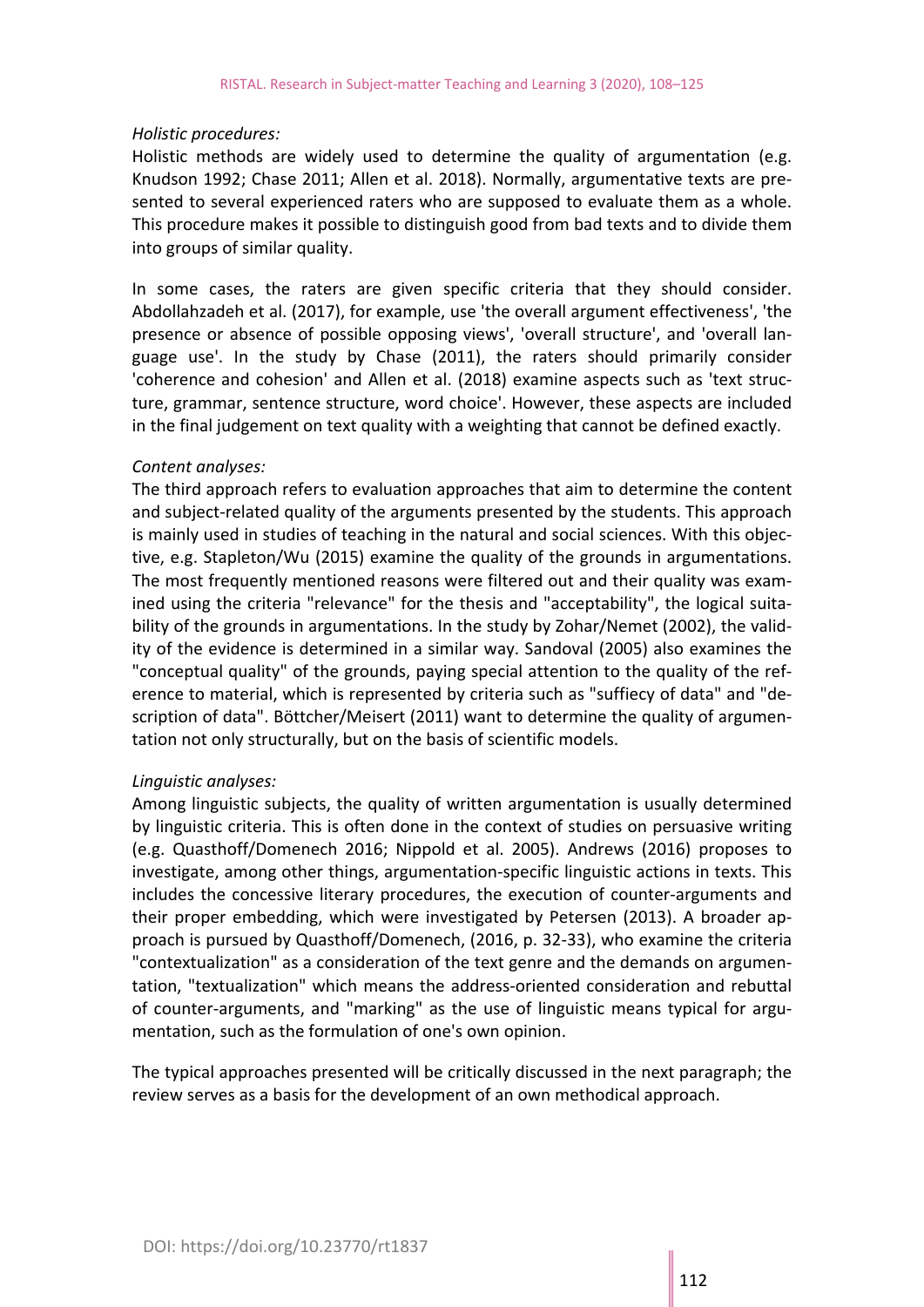# 3 Critical discussions of approaches to measure argumentation quality

The *structural analysis* of arguments can provide precise information about which el‐ ements of argumentation are present in the student's texts and which are often missing. Among other results, it can be found that students often find it difficult to incorpo‐ rate counter‐arguments and rebuttals into their argumentation (e.g. Budke/Kuckuck 2020, Chase 2011). Depending on the question posed, structural analyses also provide the opportunity to take a closer look at the use of a particular structural element in argumentation. Thus Macagno et al. (2015) for example only examine the types and strategies used by students to state counter‐arguments.

However, structural analyses reach their limits when the content‐related quality of the arguments has to be considered. Usually, no content-related quality criteria of the single structural elements are examined. It is e.g. only investigated, if evidence is named and included, but not, if it is correct or suitable to support the thesis of the argumenta‐ tion. This is a problem in the context of the natural, social or artistic sciences in schools and universities, since the quality of the argumentation is influenced by whether it is relevant in the respective subject context, on the basis of the current state of research and, if necessary, taking into account relevant sources and materials. A further prob‐ lem of purely structural approaches is that the linguistic quality of the arguments and their linguistic linkage in a coherent text is not taken into account. This can lead to texts being said to be of a high quality that are difficult to understand and therefore miss their communicative purpose.

In contrast to structural approaches, *holistic methods* take into account the textual character of the argumentation and usually evaluate both the quality of the content and the linguistic presentation of the arguments, their combination and development. This procedure is therefore suitable, among other things, for determining the success of teaching interventions to promote argumentation competence on the basis of pre‐ post studies.

Nevertheless, it is not possible to draw conclusions about individual problems of stu‐ dents or typical sources of failure on the basis of holistic assessments, which is possible with structural analyses. Holistic analyses are therefore not suitable in the context of questions concerning the diagnosis and promotion of argumentation skills. In addition, it is not really possible to understand how the different raters arrive at their respective judgements and thus this method has deficits in scientific objectivity. To address this problem, holistic analyses sometimes include criteria (see 2.). However, these often seem arbitrarily chosen and it cannot be understood how they are included in the overall judgement.

There are surprisingly few studies that attempt to determine the *quality* of the *content* of written arguments. In existing studies, the quality of the grounds is examined par‐ ticularly frequently, whereby the subject-related quality of other elements, the conclusion, rebuttel, backings and counter‐arguments could also be examined. If only one of the elements that make up an argument is analyzed (e.g. Zohar/Nemet 2002; Staple‐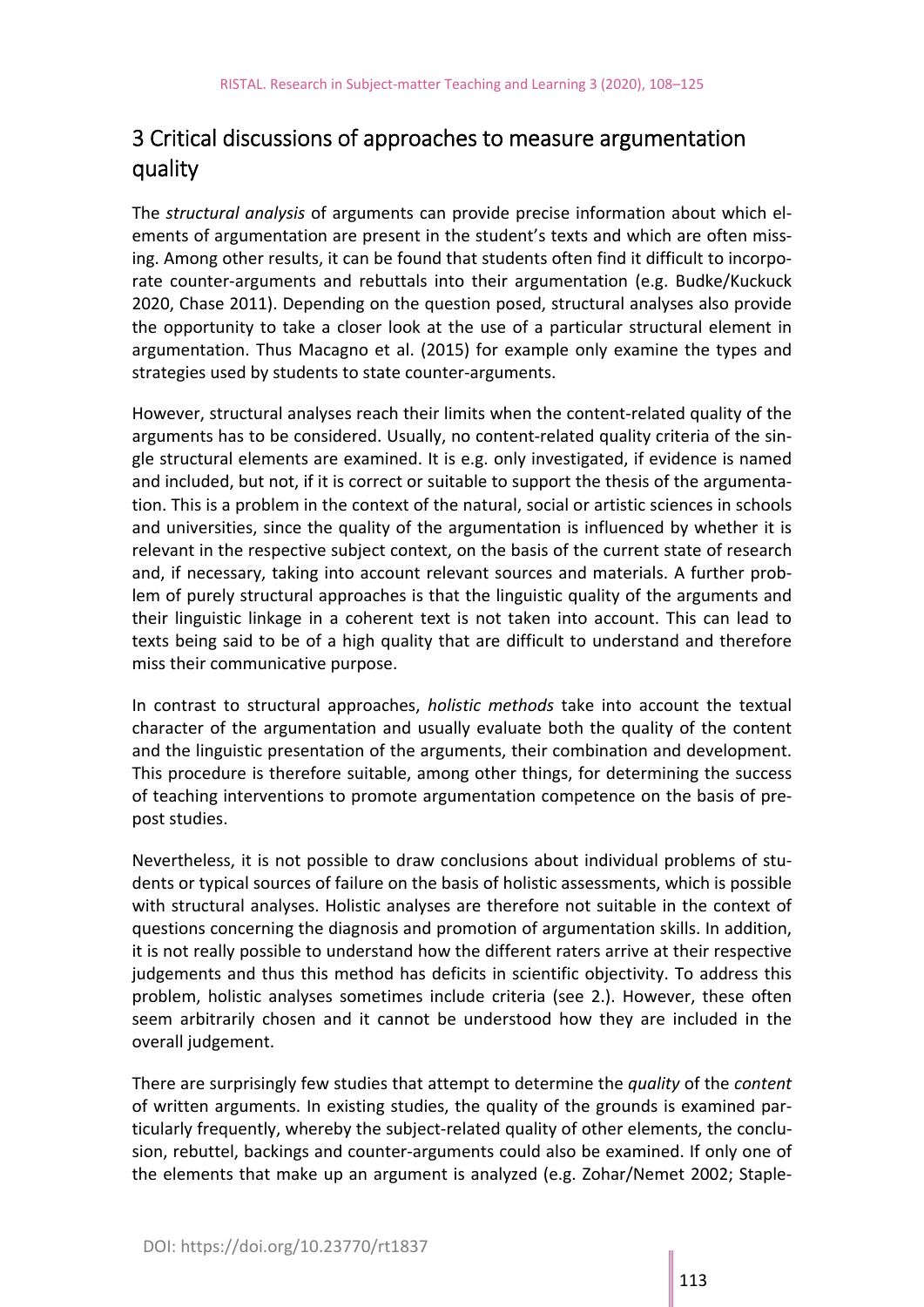ton/Wu 2015), it is questionable whether the quality of the argument can be adequately determined. In addition to interdisciplinary quality criteria, which are based on structural argumentation elements, subject‐specific quality criteria should also be de‐ fined. This has been done for the subjects of mathematics, geography and biology, among others (Budke et al. 2015). A criteria‐oriented analysis of the quality of single arguments could then be carried out on this theoretical basis.

Finally, the *linguistic analysis* of argumentative texts can empirically work out typical language action patterns and wordings in the context of argumentation. In addition, it is possible to analyze linguistic deficits in the formulation of students' argumentations and on this basis, support measures can be planned. With regard to purely linguistic analyses, nevertheless, it can be argued that they do not allow any conclusions to be drawn about the quality of the texts' content. This means that it is possible that texts are attested as being of high quality that do not present any valid arguments or miss the subject matter.

In summary: In the context of material‐based argumentative writing in a specific sub‐ ject such as geography, there is, besides the demand for methodical instruments for process analysis, a particular need for development in text product analysis with re‐ gard to *linking* the various aspects. The desideratum is a catalogue of criteria, which is *interdisciplinarily* theory-guided -, i.e. with recourse to current theories of materialbased writing, argumentation on a geographical subject, argumentative and intertextual text procedures, etc.  $-$  thus a catalogue that enables a quantitative and qualitative in‐depth‐analysis of text products on multiple levels: content‐related, struc‐ tural, linguistic and material‐related with special consideration of the multiple docu‐ ment input.

In our judgement, all this requires an interdisciplinary cooperation of German and Ge‐ ographic didactics. The following paragraph outlines how we have approached the development of a corresponding text analysis grid in the SpiGU project.

## 4 A text analysis grid for measuring the quality of material‐based argumentation

The evaluation tool for text products, which we focus on and discuss in the following, is one component of data evaluation among others in the context of the SpiGU research project and the superordinated methodology of design research (e.g. Einsiedler 2011; Prediger/Link 2012, Prediger et al. 2012). It can be accessed at the following link:

 [https://geodidaktik.un](https://geodidaktik.uni%E2%80%90koeln.de/sites/geodidaktik/website_daten/Multimedia_Inhalte/Textanalyseraster_)i‐ [koeln.de/sites/geodidaktik/website\\_daten/Multimedia\\_Inhalte/Textanalyseraster\\_](https://geodidaktik.uni%E2%80%90koeln.de/sites/geodidaktik/website_daten/Multimedia_Inhalte/Textanalyseraster_) zur Auswertung von argumentativen Textprodukten/2020-09-29 Text analysis grid SpiGU.pdf

It was created in the course of the first multi-method data collection in an 8th grade of an inclusive comprehensive school in Cologne. The aim here was to identify the chal‐ lenges faced by (a total of 19) students with and without an enhancement focus in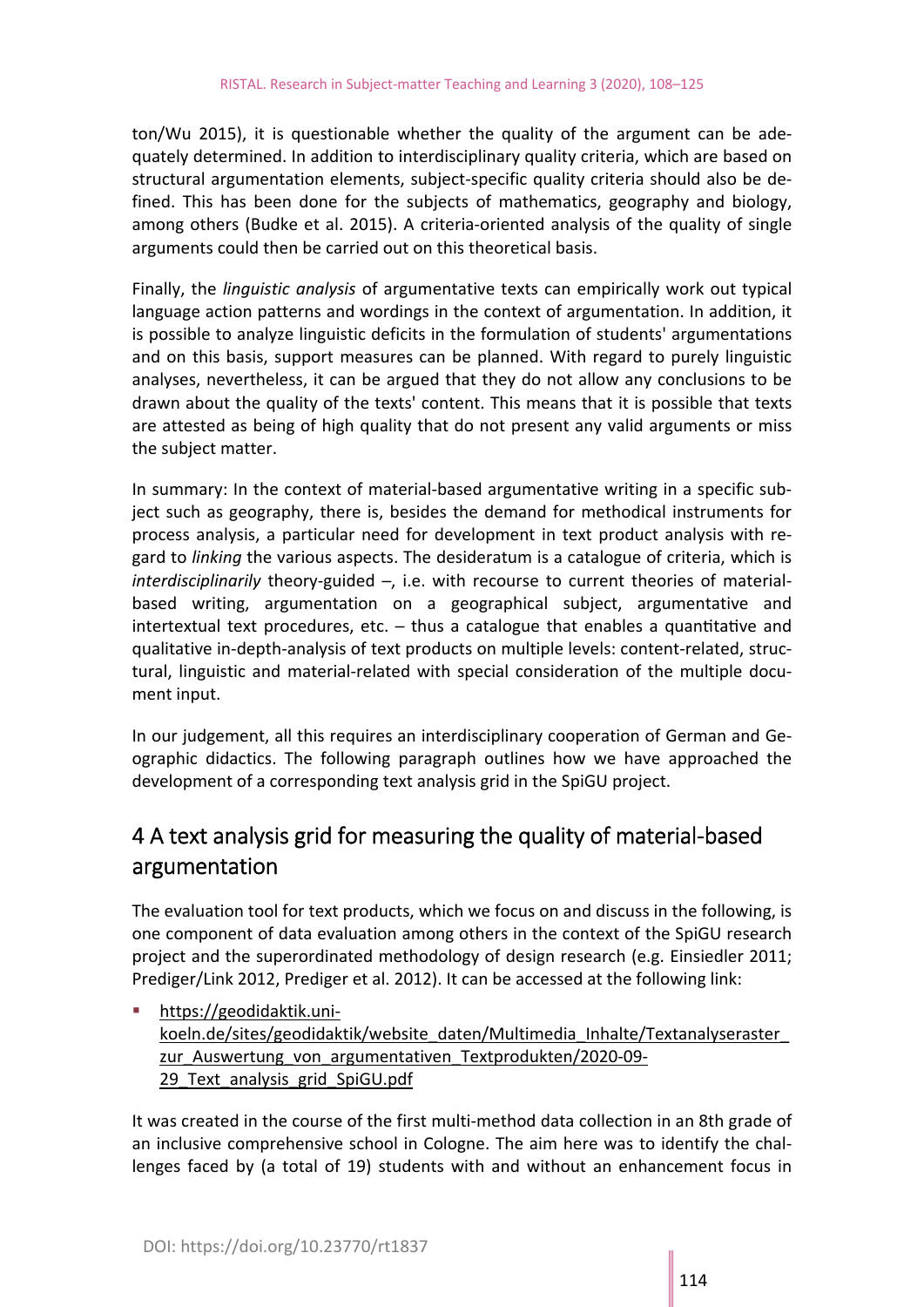dealing with material‐based argumentation tasks on a geographical topic, if possible without any support (scaffolding). $1$ 

This means that we wanted to know how the different students at the relevant age deal with the tasks in question "on their own initiative" and independently, and which specific challenges arise for each of them, in order to be able to start developing possible scaffolds at this point later on. In the SpiGU project team, we developed an exemplary writing task on a local conflict of land-use based on a total of 10 materials in which the relevant information was presented in various forms of presentation (including texts, pictures, diagrams/graphics and maps). Here, we wanted to investigate what kind of material different students use and what specific challenges they face. Both process and text product data were collected from the implementation.

We opted for a combination of (a) thinking aloud protocols and (b) a mixed set of short questionnaires and longer interviews for self‐reflection after the task was completed. In the week prior to the survey, a standardized reading test (LESEN 8‐9) was additional‐ ly conducted with all participating students. $2$ 

The text products formed the last essential data component. For the evaluation of both the process data and the product data, coding guidelines were developed on the basis of theory within the framework of quantitative and qualitative content analyses (Mayring 2010; Kuckartz 2014). The results should be related to each other later (Kuckartz 2016).

In the following, we concentrate exclusively on the presentation of the text analysis grid and its criteria catalogue for the text products. The critical discussion in the last section has led to the conclusion that only a combination of structural, linguistic and content‐related analysis steps can determine the quality of argumentative texts as a whole. It is only in the combination of the different procedures that the respective potentials can be utilized and the respective "blind spots" can be compensated. Over‐ all, the analysis grid encompasses the following five main categories and is thus based on an interdisciplinary combination of theories from both German and geographical didactics: Section (1): Argumentative organization of the text through text procedures; section (2): Linguistic and structural organization of the text; section (3): Reference to material; section (4): Quality of argumentation in terms of content.

The coding of argumentative text products along the different categories and their subcategories allows on the one hand for a differentiated, also comparative qualitative analysis of the divers linguistic, structural and content‐related dimensions involved. Some of the subcategories are dichotomously differentiated (applies; does not apply), some are scaled by percentage. On the other hand a supplementing scoring system

<sup>1</sup> The majority of the students are multilingual with German as a second language; three students have an enhancement focus on learning and/or social-emotional development.

To determine skills in multiple document comprehension (MDC), an MDC test might be of relevance as an alternative; however, to our knowledge, this is currently only available in standardized form for students; see Schoor et al. (2020).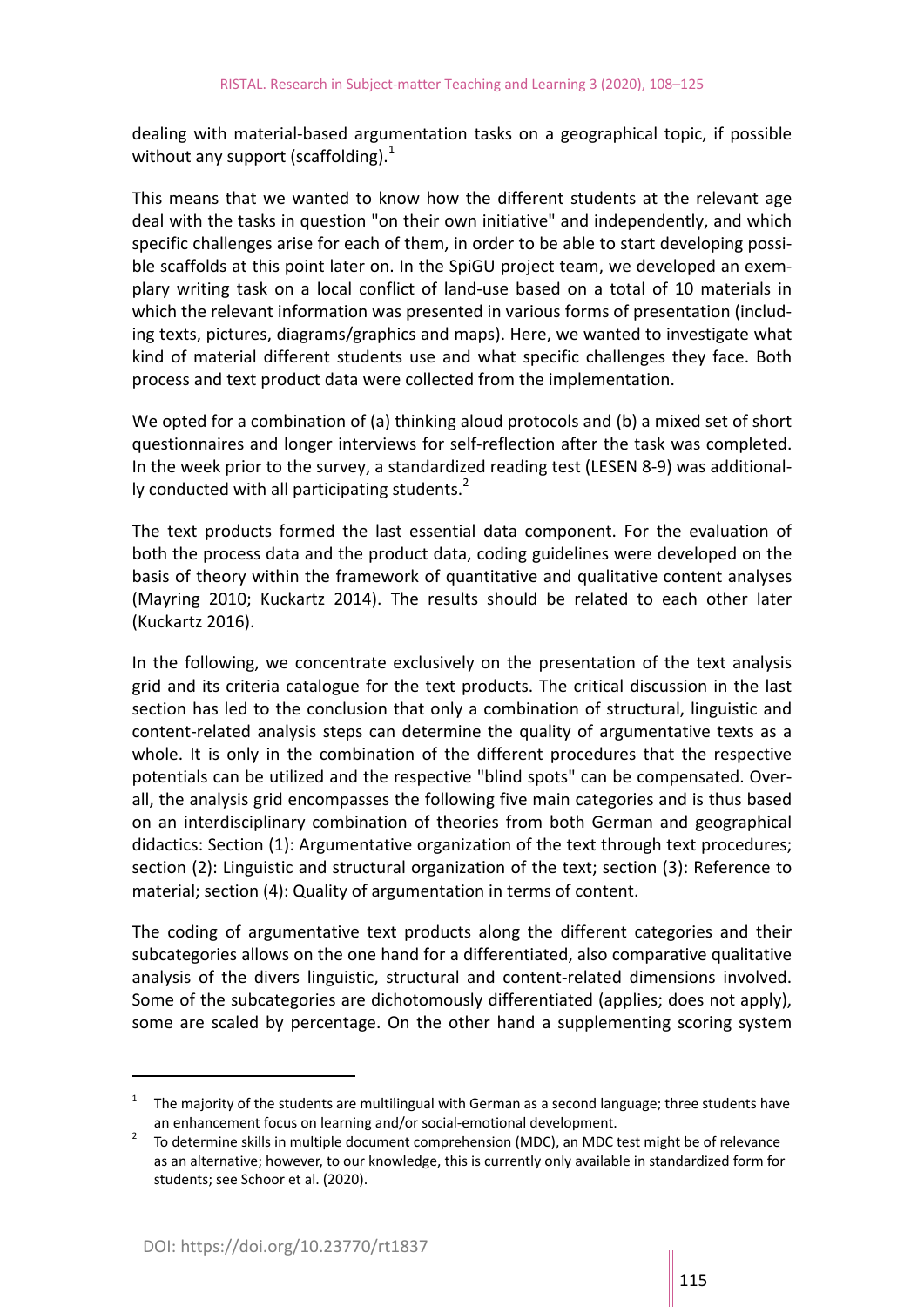permits the determination of a quantitative value of the total quality of the text prod‐ uct, whereby again the included components can be compared in detail. In the follow‐ ing, we provide an overview of how the various language‐ and subject‐related dimen‐ sions are evaluated using the text analysis grid and how the categories are each theoretically based.

#### *Measuring the linguistic quality of argumentation:*

The operationalization of measuring the linguistic quality was primarily guided by the current theory of Feilke on specific "text procedures" ("Textprozeduren") in written argumentation (e.g. Feilke, 2012, 2014, 2017; Rezat 2014, 2018), as well as by Stein‐ seifer's approach (2014; 2018) on recurring text procedures for referencing when deal‐ ing with multiple documents in the context of material based writing. In addition, a further section covers the genuine language systematic domains lexis (subject related vocabulary) and grammar as well as the aspect of structural organisation of the respec‐ tive text.

Thus, section (1) of the grid zooms in on text procedures as typical language operations with particular linguistic function which show frequent reoccurrence depending on the text type. According to Feilke (2012; 2014; 2017), the acquisition and use of such lan‐ guage operations and in connection the application of specific text patterns and text procedures become particularly relevant (for novices) in writing in order (to learn) to serve and unfold a specific type of text. Concerning written argumentation, Feilke argues for *positioning*, *perspectivizing*, *conceding*, *justifying*, *concluding*, *contrasting*, *explicit text structuring* and *textual referencing* being key language operations, realized by text procedures that carrying out the corresponding function. The item used to ob‐ serve (i) the mere occurrence and (ii) the precise use of the operation reads as follows: "The student uses a text procedure of positioning/perspectivizing/etc." The assess‐ ment follows a systematic guideline: First, it is determined whether the respective text procedure merely occurs in the text (yes/no; scored with 1/0 point). Then, the fre‐ quency of the text procedure's occurrence in the text is determined in order to assess and, accordingly, to score the percentage of their functional use (e.g. 2 points if 51% and more of the text procedures (of a specific language operation) are used stringently concerning their semantic function).

Section (2) on the text's linguistic and structural organization evaluates length (2.1), structure (2.2), lexis (2.3) and grammar (2.4). The level of structure is addressed by the item "The student structures her/his text by using comprehensible paragraphs (i.e. introduction, main part, conclusion) (yes/no)". In case the text displays (successful) attempts of structuring, the item is scored respectively. Regarding lexis, we established two items that differ with respect to the performed or not performed reference to the given material and, similarly to the proceeding in (1), score them with regard to the percentage of which technical terms are used correctly. Last, in order to analyze the students' grammatical skills, we opted for four items, focussing on syntax, conjunctions, textual references, and punctuation. All four items are evaluated by calculating the percentage of the correctly used grammatical structures and scored accordingly.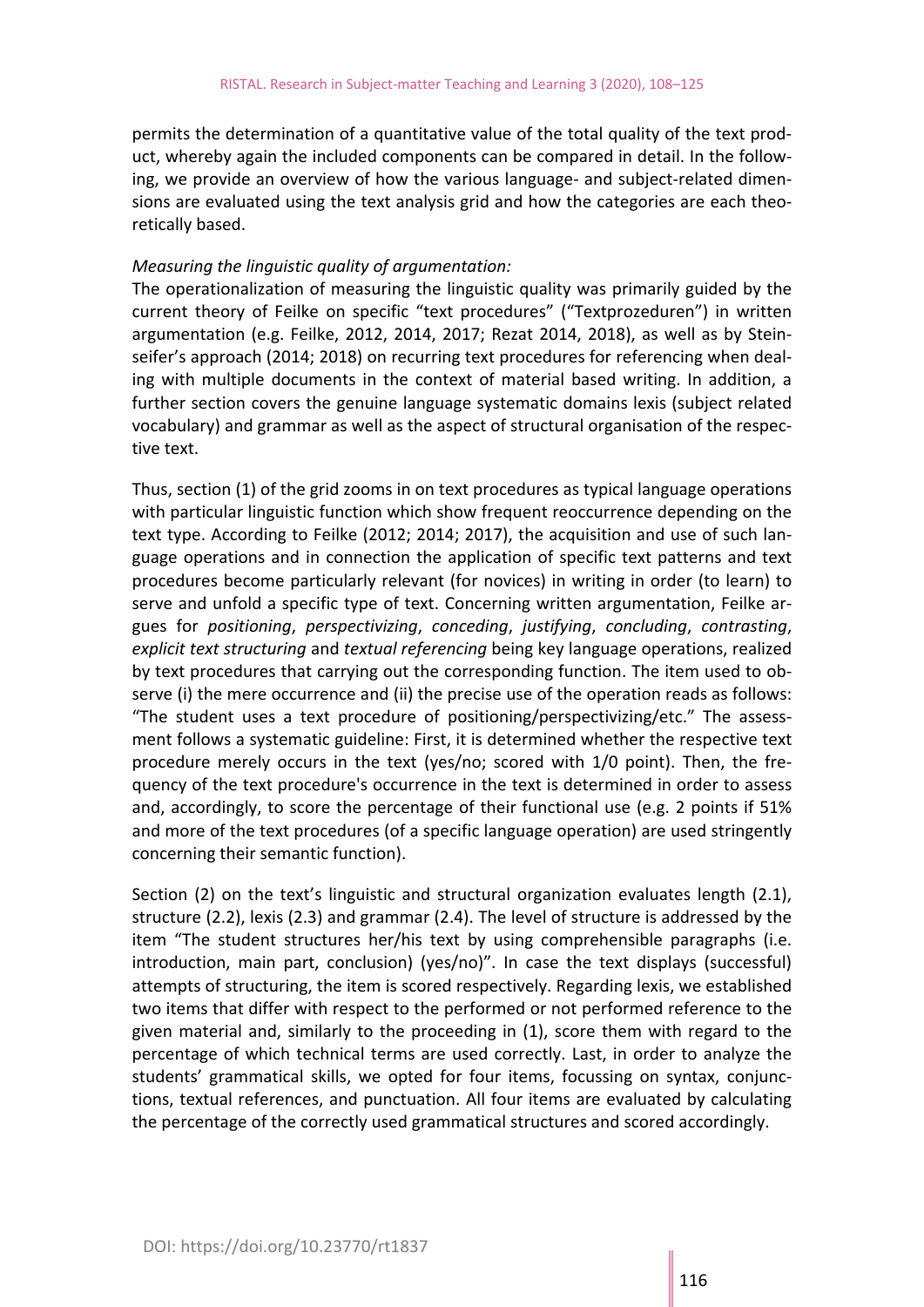For the third constituent contributing to a linguistic perspective, see (3.2): "Use of in‐ formation in terms of its linguistic presentation", as part of the assessment of the "Reference to material" (the multiple documents base of the argumentation task) in section (3). Here, we take a closer look at the quality of information reproduction from the given material. After first assessing whether the information is reproduced implic‐ itly (i.e. without reference to the material; 1 point) or explicitly (i.e. with reference; 2 points), a further step allows an insight on how the presentation of the material infor‐ mation is realized linguistically through different text procedures of referencing (i.e. *neutral report*, *qualifying*, *discussing*), plus their argumentative objective (i.e. *integrat‐ ing*, *systematizing*, *taking position*) (Steinseifer 2014).

To conclude, especially the integration of the text procedures into the analysis grid may prove to be fruitful for the assessment of the development of both linguistic and argumentative skills. The conception merges central aspects of educational language such as lexical and grammatical knowledge as well as discourse/text competence, i.e. knowledge about the structure of text types and the conventional way of performing certain, text type‐specific, language operations (cf. Lengyel 2010: 597).

#### *Measuring the material‐related quality of the argumentation*

Overall, the way whether and how the document base is referred to in the text prod‐ uct is evaluated in section (3). We have already addressed the linguistic perspective. In parallel, (3.1) focusses on the geographical perspective by determining the "Correctness in terms of content". In this context, it is first of all relevant whether the text re‐ fers to a specific material at all. Thus, the criterion was operationalized with the item "The student presents information from material M1/M2 etc. (yes/no)". In the second step, the criterion of *validity* is applied, determining whether the information is pre‐ sented incorrectly or correctly. In the quantitative evaluation, only a correct presenta‐ tion scores 1 point. Finally, the degree of *material interconnection* is determined by the assessment of how intensively the different materials are related to each other. In the item "The student connects information from different material" *monotextual* refer‐ ence and *polytextual aggregation*  are differentiated (but not scored with points), as well a *polytextual partial synthesis* and *polytextual synthesis* are coded and scored with 1 and 2 points respectively.

#### *Measuring the structural quality of the argumentation:*

To measure the structural quality of an argumentative text, the approach of Toulmin (1996) has already been successfully used many times (e.g. Lam et al. 2018; Abdol‐ lahzadeh et al. 2017; Stapleton/Wu 2015). Based on these studies, statements are re‐ corded as arguments that contain the basic structure: *data*, *warrant* and *conclusion*. As various studies have reported that data and warrant often cannot be analyzed sepa‐ rately (Clark/Sampson 2008), we summarized them as *grounds*. Matching this in the text analysis grid, the "analysis of completeness" (in section 4) includes all arguments consisting of opinion and reasoning.

#### *Measuring the content related quality of the argumentation:*

A fruitful theoretical approach to determine the quality of an argument and to estab‐ lish its credibility comes from Kopperschmidt (2016: 62‐64). His first criterion, *validity*, refers to the quality of the evidence. It is useful to examine whether an argument uses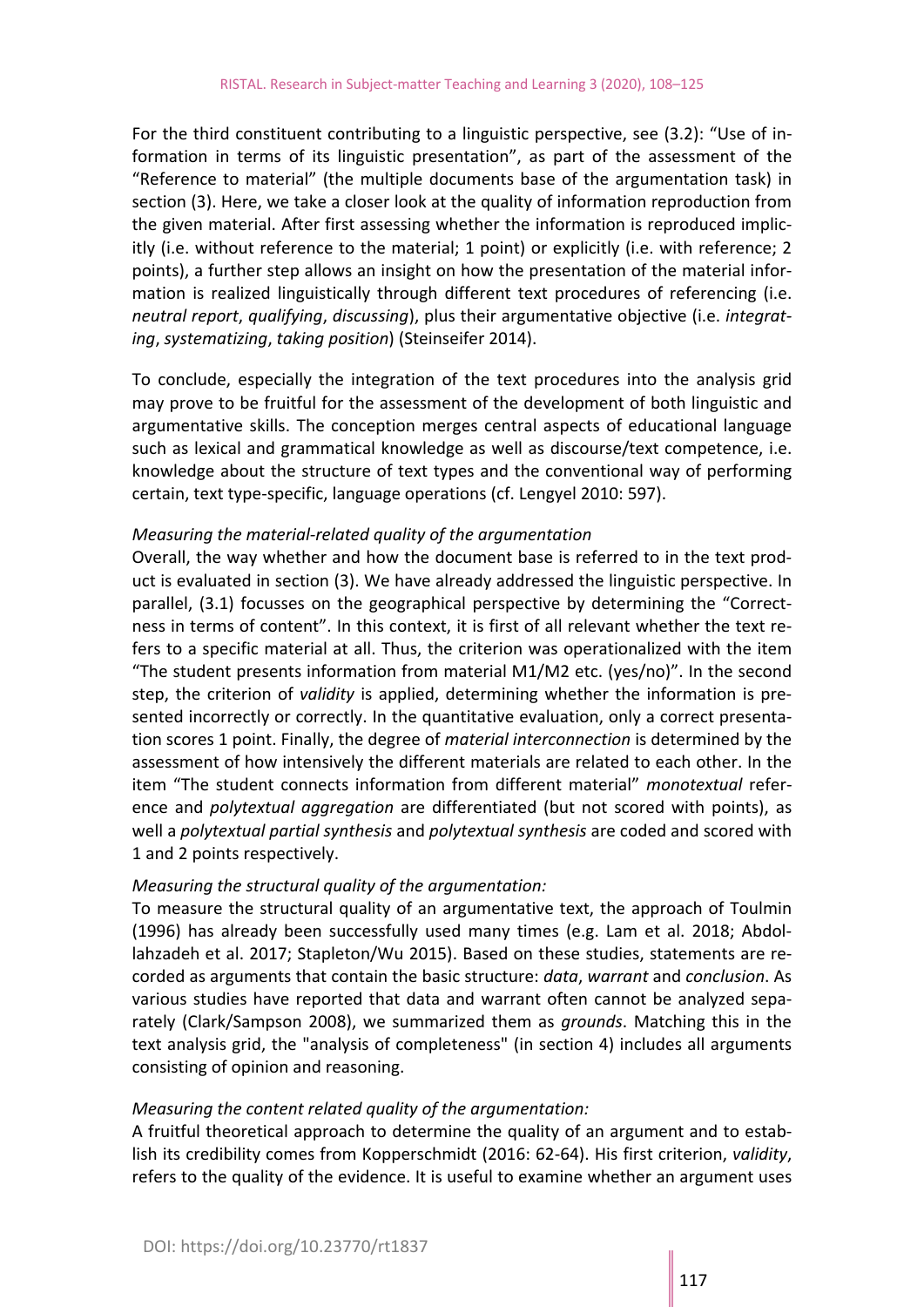evidence that is considered to be valid and correct in the respective discipline. The second criterion, *suitability*, allows to analyze the fit between data and conclusion by the warrant. In other words: Is this rule suitable to conclude from this data to this con‐ clusion? Finally, the presented conclusion has to fit to the given (problem) context, which can be analyzed by the criterion *relevance*. For the corresponding questions as‐ sessing relevance, suitability and validity of each counted argument in a student's text, see again section (4).

In addition to structural elements that can be examined for their content quality across disciplines, it makes sense to draw up subject‐specific criteria, since the different disci‐ plines have different demands on the arguments that students have to consider (Budke et al. 2015). This also leads to the fact that the argumentation skills of students in different subjects can vary greatly (Budke et al. 2015). Here, we focus on how geography‐related content criteria can be defined and operationalized (cf. Budke et al. 2015: 276):

In geography, socially controversial issues are often taken up, which are answered on the basis of different worldviews, the interests of the actors and their values and norms. In most cases, there is also no "right" result, but the argumentation is judged according to the extent to which it contains complex justifications and differentiated perceptions from multiple perspectives. The topics can only be analyzed and under‐ stood (criterion: *multi-perspectivity*) by looking at the actors and their everyday "geography‐making" (Werlen 1995; 1999) as well as their different interests and perspec‐ tives (Rhode‐Jüchtern 1995) which they express through argumentation in the context of social discourses (Felgenhauer 2007; Kuckuck 2014). From a disciplinary identity, it is furthermore crucial that a spatial perspective on the respective problem is used (crite‐ rion: *spatial context)*. Not last, complex argumentations, including conditions under which the argument is valid and/or taking into account counter-arguments, are considered to be of particularly high quality (criterion: *complexity*).

In the text analysis grid, these subject‐specific criteria are addressed in section (4) on the quality of argumentation in terms of content. For example, multi-perspectivity is assessed by the items "The student names relevant persons involved (yes/no)" and "The student describes the position of the persons involved correctly. (yes/no: incor‐ rect or not at all)". The (non‐) realization is scored accordingly with 0 or 1 point; and in the same fashion for the criteria *spatial reference* and *complexity*.

So much for the description of the proposed text analysis grid: In this paragraph, we have shown how linguistic (language‐related) and geographical (subject‐related) per‐ spectives on evaluation interconnect in an interdisciplinary way. In the next section, we address first results for application.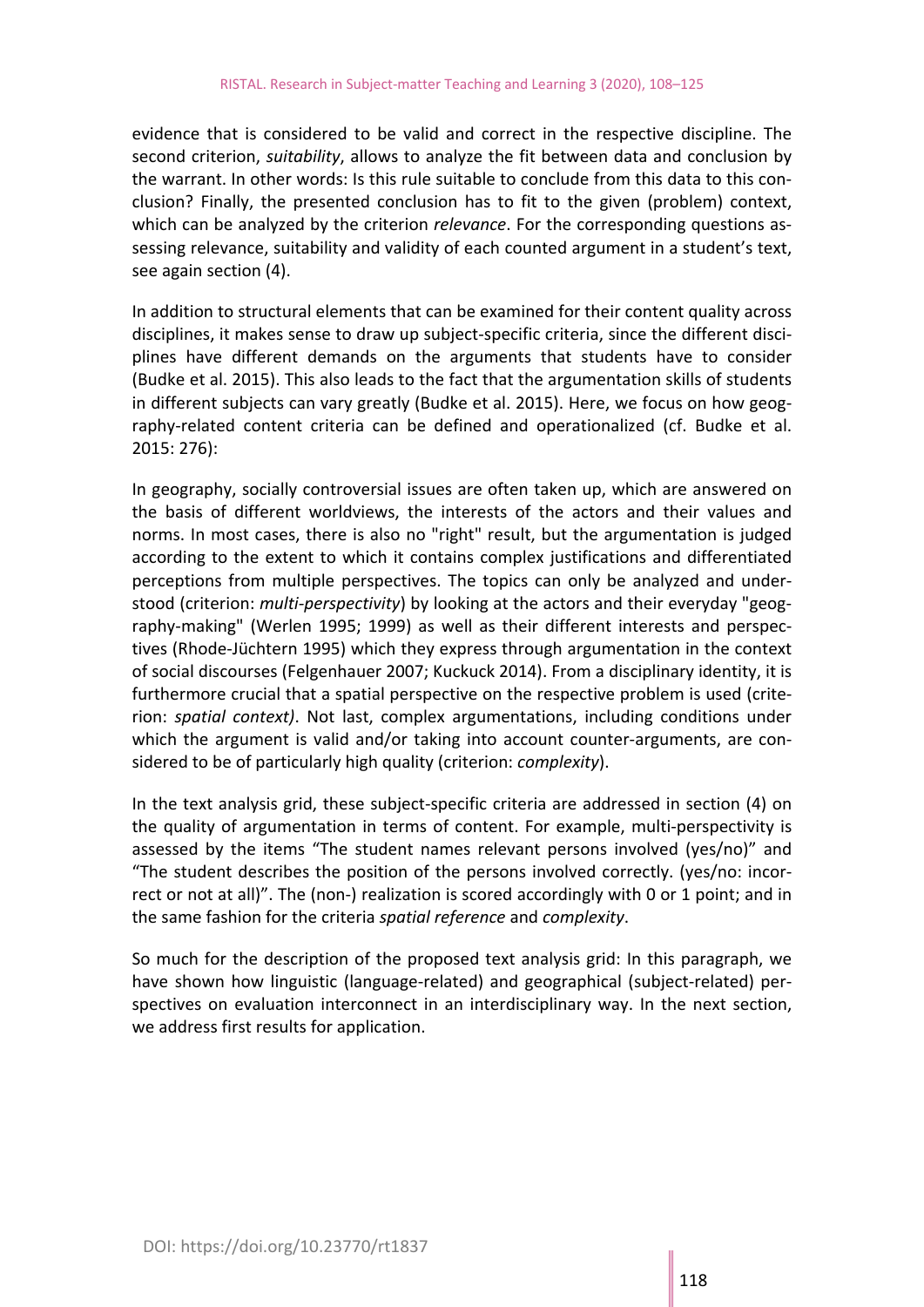# 5 First empirical experience with the use of the presented text analysis grid

As already pointed out in the last paragraph, in the SpiGU project, argumentative texts of 19 students were analyzed for their quality. The evaluation of the text products was carried out by four trained raters using the text analysis grid. In the process, those items with an interrater agreement of less than 50% were revised. Finally, an interrater agreement of Cohens cappa .965 was achieved.

The assessment was both quantitative and qualitative. In a first step, we focused on the quantitative analysis, thus each individual category was scored. The resulting sub‐ totals of the three central areas *linguistic part* (max. 52 points ), *use of material* (max. 45 points) and *quality of argumentation* (max. 8 points per argument) allowed for ini‐ tial information about the present learning situation and challenges of the students in material‐based argumentative writing. Subsequently, the individual subtotals could be added up to a total score which in turn permits statements about the overall quality of the individual texts. All totals, in the form of all students' provided writing performance, displayed a range of points (total score 8‐77 points). In the first survey of the SpiGU project, about 3/4 of the students (74%) scored between 20 and 40 total points which shows that a large proportion of the students had great difficulty in formulating valid material‐based arguments.

In order to reconstruct the present learning situation and the challenges faced by the students in an empirically more differentiated way, the quantitative assessment was supplemented by qualitative evaluation. For this purpose, the individual categories of the three central areas (*linguistic part*; *use of material*; *quality of argumentation*) were examined in depth. For example, zooming in on the linguistic perspective, the argumentative language operations (*positioning*, *justification*, etc.) and their respective text procedures can be examined group‐specifically; i.e. the individual groups are first con‐ sidered separately and then compared with each other ((i) all students; (ii) students with a special enhancement focus; (iii) students without a special focus) with regard to questions like: What percentage of the texts show the individual argumentative lan‐ guage operations? Furthermore, the language operations that were used predomi‐ nantly in all texts (i.e. *positioning* and *justifying*) as well as those that rarely occurred were determined. In a next step, we investigated the functional use of the occurring operations; and we checked the language operations that are primary for written ar‐ gumentation (e.g. *justifying*) with respect to the quality of their occurrence (i.e. What does the used justification refer to in the context of the conflict? To the material or to general knowledge? And what is the justification used for? To support the own posi‐ tion? Etc.). Last, for the grammar section, an error analysis concerning syntax, use of conjunctions, use of textual references and punctuation was also carried out.

In a similar way, a qualitative analysis in the areas of *quality of argumentation* and *ma‐ terial use* allows for insights on various levels. In the latter, we e.g. dealt with questions like: Which material and which types of material were most frequently used by the students? How was the material linked to each other (monotextual, polytextual)? And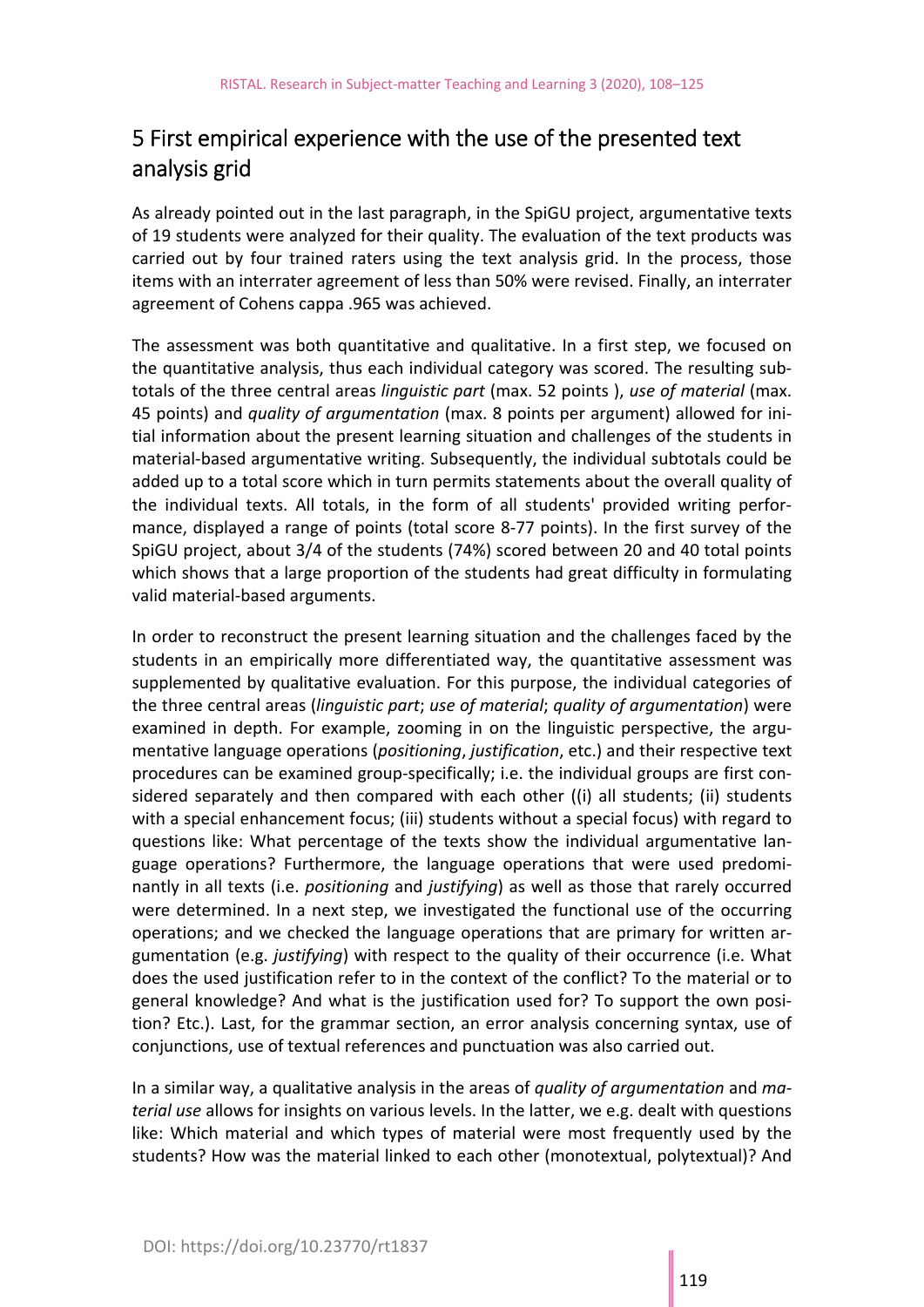which actors/ positions were most frequently named in relation to the conflict? Here, too, the individual groups could be considered separately and then compared with each other.

To conclude: The presented interdisciplinary text analysis grid for material‐based ar‐ gumentative texts is complex and its application requires raters who are trained accordingly. But regarding the application within the range of research, the instrument answers a methodological desideratum and promises high knowledge gain both on quantitative and qualitative level precisely because of its interdisciplinary complexity. This means, it permits differentiated comparisons of various language- and subjectrelated components of argumentative texts and evaluates beyond that the material reference. Thus, the tool allows for precise statements about the students' text quali‐ ties, i.e. statements about their mastery of argumentative writing in a material‐based setting. To become concrete, in the context of the SpiGU research project, the text analysis grid serves as a central means of deducing challenge profiles for students with and without an enhancement focus in order to address their difficulties by developing supportive didactic material.

### 6 Conclusion and prospect on further research

Currently, there is a particular need for further empirical research on task deployment. Further quasi‐experiments on the effect of task characteristics are just as desirable as the investigation of the  $-$  so far almost unexplored  $-$  question of which tasks are used in what way and with what effects in 'natural' German and/or Geography lessons. The combination of field‐oriented task development and research on the use of tasks, also in cooperation with teachers, e.g. according to the Design-Based-Research approach, is a further research desideratum. In the context of tasks for material‐based argumenta‐ tive writing, a central need concerns the interdisciplinary development of methodical instruments for the analysis of writing processes and text products. Only when we have a better understanding of the challenges faced by different students when deal‐ ing with corresponding tasks, can learning tasks with appropriate support formats be developed.

In this paper, we presented a text analysis grid that was specifically developed for the research-related analysis of text products from material-based argumentative writing tasks in geography lessons. In this context, the grid closes a methodological gap and has already proven to be a suitable instrument with satisfactory interrater reliability, allowing for a differentiated qualitative and quantitative analysis of the language‐ and subject‐related text levels. In addition, we would also claim that the grid is suitable or can be adapted for text product research in other subject areas. In this sense, future research has not only to further test the grid in the context of writing tasks in geography lessons; one could also explore the possibilities of adapting the tool for other sub‐ jects in which material‐based argumentative writing plays a role. Both tasks require an interdisciplinary perspective. But it is precisely this interdisciplinary perspective that we would like to conclude by highlighting as central to research in the field of materialbased writing and the development of appropriate methodological research tools.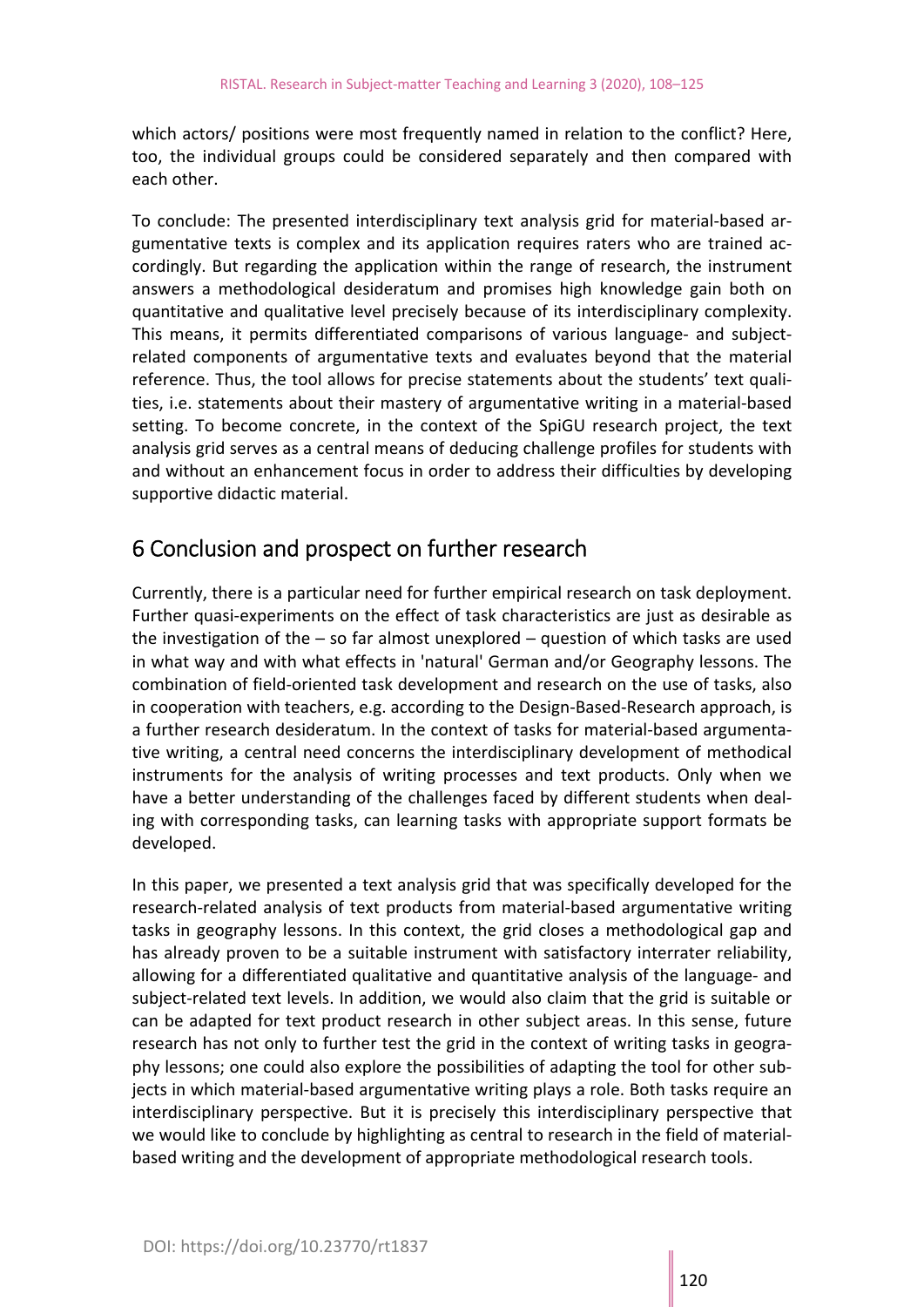#### References

- Abdollahzadeh, E., M. Amini Farsani, and M. Beikmohammadi (2017). Argumentative Writing Behavior of Graduate EFL Learners. *Argumentation*, 31(4), 641‐661.
- Abraham, Ulf, J. Baurmann, and H. Feilke (2015). Materialgestütztes Schreiben. Basisartikel. *Praxis Deutsch*, 251, 4‐12.
- Allen, LK., AD. Likens, and DS. McNamara (2018). A multi‐dimensional analysis of writing flexibility in an automated writing evaluation system. *Proceedings of the 8th International Conference on Learning Analytics and Knowledge*. ACM.
- Andrews, C. (2016). *Qualitative Argumentationsanalyse als Methode der empirischen Sozialforschung.*  Dissertation. Bochum: Ruhr‐Universität.
- Aufschnaiter, C. von, S. Erduran, J. Osborne, and S. Simon (2008). Arguing to learn and learning to argue: Case studies of how students' argumentation relates to their scientific knowledge. *Journal of Research in Science Teaching*, 45(1), 101‐131.
- Basel, N., U. Harms, and H. Prechtl (2013). Analysis of students' arguments on evolutionary theory. *Jour‐ nal of Biological Education*, 47(4), 192‐199.
- Basten, M., A. Kraft, and M. Wilde (2017). Die Bedeutung der kommunikativen Einbettung für das Be‐ werten und schriftliche Argumentieren im Biologieunterricht. *Bildung und Erziehung*, 70(1), 57‐74.
- Bayer, K., and P. Schlobinski (1999). *Argument und Argumentation: Logische Grundlagen der Argumen‐ tationsanalyse*. 1999th ed., VS Verlag für Sozialwissenschaften.
- Becker-Mrotzek, M. (2017). Das Schreiben zurückholen Anmerkungen zur Funktion des materialgestützten Schreibens in den Bildungsstandards. *Didaktik Deutsch*, 42/2017, 4‐11.
- Benetos, K., and M. Betrancourt (2020). Digital authoring support for argumentative writing: what does it change? *Journal of Writing Research*, 12(vol. 12 issue 1), 263‐290.
- Böttcher, F., and A. Meisert (2011). Argumentation in Science Education: A Model‐based Framework. *Science & Education*, 20(2), 103‐140.
- Britt, M. A., and J.‐F. Rouet (2012). Learning with Multiple Documents. Component Skills and Their Ac‐ quisition. *Enhancing the quality of learning.* Ed. J.R. Kirby, and M.J. Lawson. New York: Cambridge University Press, 276‐314.
- Budke, A., and M. Kuckuck (2020). Kartenbasierte Argumentationen in der Geographielehrerinnenbil‐ dung – eine empirische Untersuchung zur Effizienz von Strukturierungs- und Formulierungshilfen. *Lehrerprofessionalität und Lehrerbildung im Fach Geographie im Fokus von Theorie, Empirie und Pra‐ xis. Ausgewählte Tagungsbeiträge zum HGD‐Symposium 2018 in Münster (= Geographiedidaktische Forschungen, 72).* Ed. M., Hemmer, A.‐K., Lindau, C., Peter, M., Rawohl, and G., Schrüfer. Münster: (readbox unipress), 177‐190.
- Budke, A., and M. Kuckuck (2017). Argumentation mit Karten. *Räume visualisieren. Geographiedidakti‐ sche Forschungen Bd. 62.* Ed. H., Jahnke, A., Schlottmann, and M., Dickel. Münster: (readbox unipress), 91‐102.
- Budke, A., and A. Uhlenwinkel (2011). Argumentieren im Geographieunterricht Theoretische Grundla‐ gen und unterrichtspraktische Umsetzungen. *Geographische Bildung. Kompetenzen in der didakti‐ schen Forschung und Schulpraxis.* Ed. C. Meyer, R., Henrÿ, and G., Stöber. Braunschweig: Wester‐ mann, 114‐129.
- Budke, A., M. Kuckuck, M. Meyer, F. Schäbitz, K. Schlüter, and G. Weiss (2015). *Fachlich argumentieren lernen: Didaktische Forschungen zur Argumentation in den Unterrichtsfächern*. 1st ed., Waxmann.
- Chase, B. J. (2011). *An Analysis of the Argumentative Writing Skills of Academically Underprepared Col‐ lege Students.* Dissertation. Chase\_columbia\_0054D\_10083.pdf .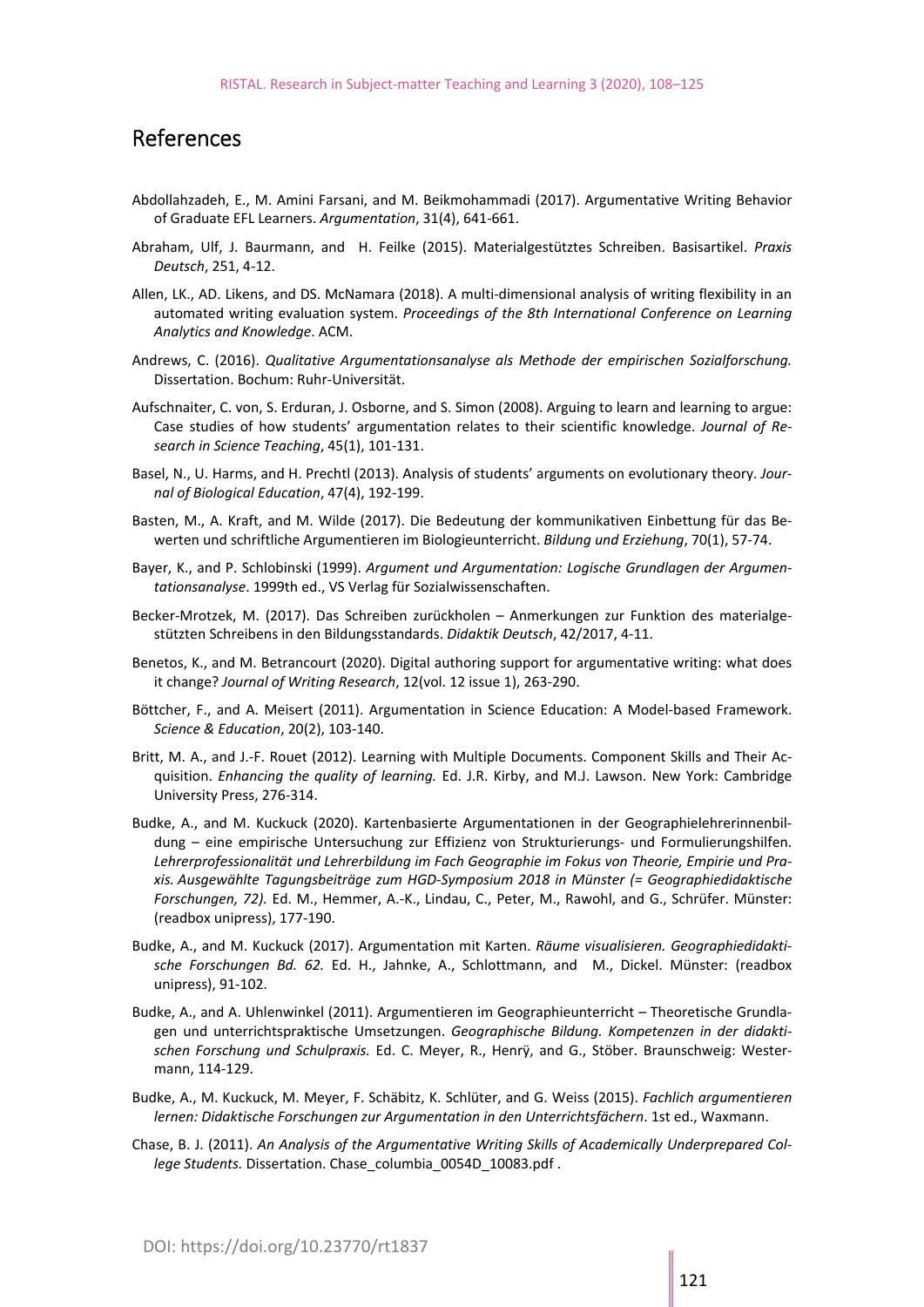- Clark, DB., and V. Sampson (2008). Assessing dialogic argumentation in online environments to relate structure, grounds, and conceptual quality. *Journal of Research in Science Teaching*, 45(3), 293‐321.
- Einsiedler, W. (2011). *Unterrichtsentwicklung und Didaktische Entwicklungsforschung*. Bad Heilbrunn: Julius Klinkhardt KG.
- Feilke, H. (2012). Was sind Textroutinen? Zur Theorie und Methodik des Forschungsfeldes. *Schreib‐ und Textroutinen. Theorie, Erwerb und didaktisch‐mediale Modellierung.* Ed. H., Feilke, and K. Lehnen . Frankfurt a. M.: Lang, 1‐31.
- Feilke, H. (2014). Argumente für eine Didaktik der Textprozeduren. *Werkzeuge des Schreibens. Beiträge zur Didaktik der Textprozeduren.* Ed. T., Bachmann, and H., Feilke, Helmuth. Stuttgart: Fillibach, 11‐ 34.
- Feilke, H. (2017). Eine neue Aufgabe für das Fach Deutsch: Zusammenhänge herstellen, materialgestützt schreiben. *Didaktik Deutsch* 43/2017, 4‐11.
- Feilke, H., K., Lehnen, S., Rezat, and M. Steinmetz (2016). *Materialgestütztes Schreiben lernen. Grundla‐ gen, Aufgaben, Materialien.* Braunschweig: Schroedel.
- Felgenhauer, T. (2007). *Geographie als Argument: eine Untersuchung regionalisierender Begründungs‐ praxis am Beispiel "Mitteldeutschland."* Berlin: Steiner.
- Goldmann, S. R., and M., Scardamalia (Ed.) (2013). Preface for the Special Issue Multiple Document Comprehension. *Cognition and Instruction*, 31 (2), 121.
- Gronostay, D. (2019). Enhancing the Quality of Controversial Discussions via Argumentation Training a Quasi‐Experimental Study in Civic Education Classrooms. *Bildung und Erziehung*, [https://doi.org/10.7788/bue‐2017‐0107.](https://doi.org/10.7788/bue%E2%80%902017%E2%80%900107)
- Hard, G (1986). Der Raum : einmal systemtheoretisch gesehen. *Geographica Helvetica*, 41(2), 77‐83.
- IQB (2015a). *[Aufgaben für das Fach Deutsch. Beschreibung der Struktur. URL:](https://www.iqb.hu%E2%80%90berlin.IQB)  [https://www.iqb.hu](https://www.iqb.hu%E2%80%90berlin.IQB)‐ berlin.de/abitur/dokumente/deutsch/Aufgabensammlung\_2.pdf*
- [IQB \(2](https://www.iqb.hu%E2%80%90berlin.IQB)015b). *Aufgabensammlung. Aufgabe für das Fach Deutsch. Materialgestütztes Verfassen argu‐ mentierender Texte. Offener Brief.*  URL:  [https://www.iqb.hu](https://www.iqb.hu%E2%80%90berlin.Kienpointner)‐ [berlin.de/abitur/sammlung/deutsch/Aufgabensammlung\\_11.pdf](https://www.iqb.hu%E2%80%90berlin.Kienpointner)
- [Kienpointner, M](https://www.iqb.hu%E2%80%90berlin.Kienpointner). (1983). *Argumentationsanalyse: Manfred Kienpointer*. Verlag des Instituts für Sprach‐ wissenschaft der Universität Innsbruck.
- Knudson, RE. (1992). Analysis of Argumentative Writing at Two Grade Levels. *The Journal of Educational Research*, 85(3), 169‐179.
- Kopperschmidt, J. (1995). Grundfragen einer allgemeinen Argumentationstheorie unter besonderer Berücksichtigung formaler Argumentationsmuster. *Wege der Argumentationsforschung.* Ed. H. Wohlrapp. Stuttgart: Frommann‐Holzboog, 50‐73.
- Kopperschmidt, J. (2016). *Argumentationstheorie zur Einführung*. Junius Verlag.
- Kuckartz, U. (2014). *Mixed Methods: Methodologie, Forschungsdesigns und Analyseverfahren.* Wiesba‐ den: Springer VS.
- Kuckartz, U. (2016). *Qualitative Inhaltsanalyse. Methoden, Praxis, Computerunterstützung.* 3. Überarbei‐ tete Auflage. Weinheim und Basel: Beltz Juventa.
- Kuckuck, M. (2014). *Konflikte im Raum: Verständnis von gesellschaftlichen Diskursen durch Argumenta‐ tion im Geographieunterricht*. Monsenstein und Vannerdat.
- Kultusministerkonferenz (KMK) (2012). *Bildungsstandards im Fach Deutsch für die Allgemeine Hoch‐ schulreife.* (Beschluss der Kultusministerkonferenz vom 18.10.2012). Neuwied: Luchterhand.
- Lam, YW., KF. Hew, and KF. Chiu (2018). Improving argumentative writing: Effects of a blended learning approach and gamification. *Language Learning and Technology*, 22/1, 97‐118.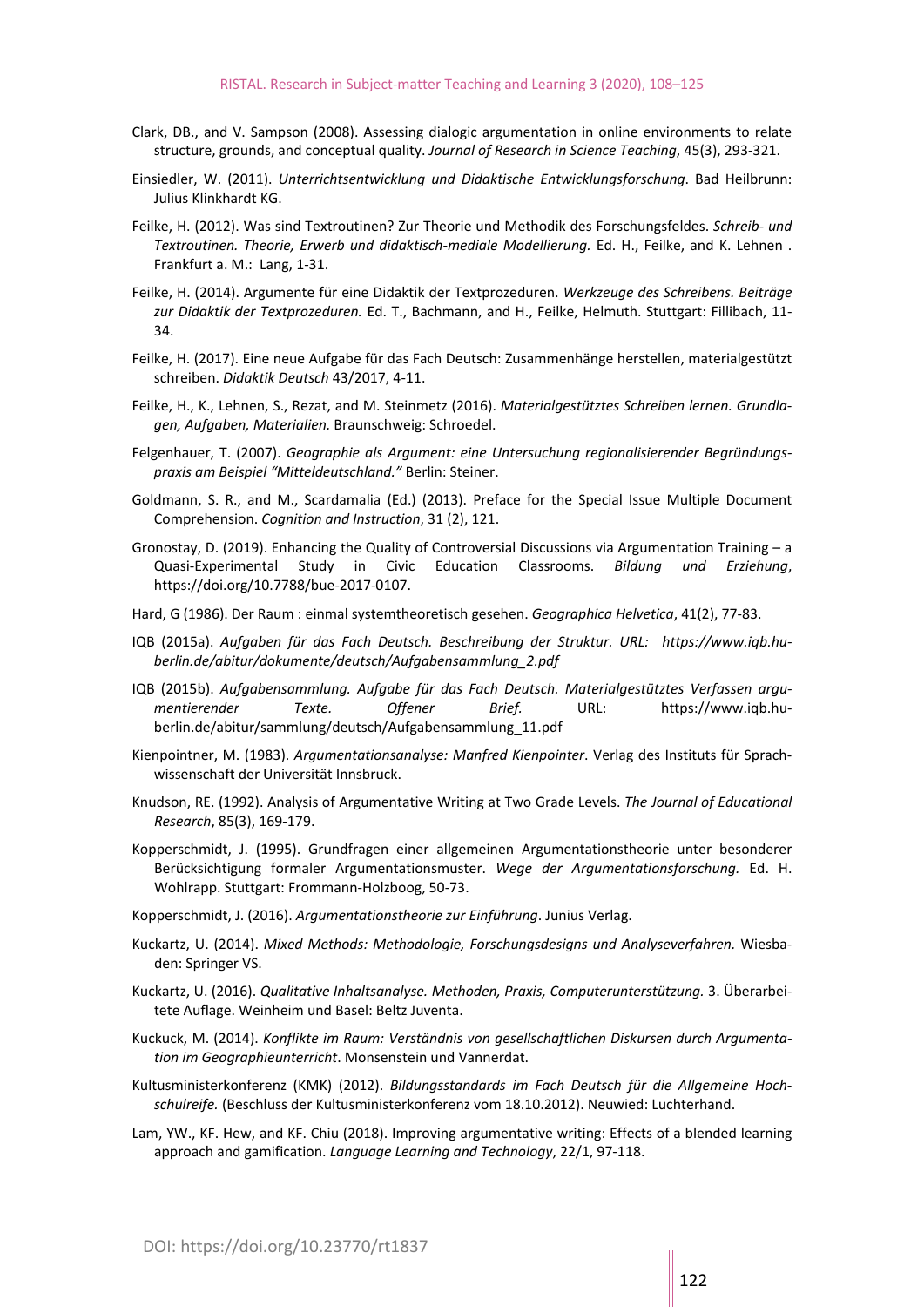- Lengyel, D. (2010). Bildungssprachförderlicher Unterricht in mehrsprachigen Lernkonstellationen. *Zeit‐ schrift für Erziehungswissenschaften,* 13 (4. Themenheft Mehrsprachigkeit), 594‐608.
- Lueken, G. ‐L. (2000). Paradigmen einer Philosophie des Argumentierens. *Formen der Argumentation.* Ed. G.‐L. Lueken,. Leipzig: Leipziger Uni‐Vlg., 13‐51.
- Maier, V., and Budke, A. (2018). Wie planen Schüler/innen? Die Bedeutung der Argumentation bei der Lösung von räumlichen Planungsaufgaben. *GW‐Unterricht.* Bd. 149, 16‐29.
- Macagno, F., E. Mayweg‐Paus, and D. Kuhn (2015). Argumentation Theory in Education Studies: Coding and Improving Students' Argumentative Strategies. *Topoi*, 34(2), 523‐537.
- Mayring, P. (2010). *Qualitative Inhaltsangabe. Grundlagen und Techniken.* 11., aktualisierte und überar‐ beitete Auflage. Weinheim und Basel: Beltz
- Nippold, MA., JM. Ward‐Lonergan, and JL. Fanning (2005). Persuasive Writing in Children, Adolescents, and Adults: A Study of Syntactic, Semantic, and Pragmatic Development. *Language, Speech, and Hearing Services in Schools*, 36(2), 125‐138.
- Petersen, I. (2013). Entwicklung schriftlicher Argumentationskompetenz bei ein- und mehrsprachigen Oberstufenschüler/‐innen und Studierenden. Mehrsprachig in Wissenschaft und Gesellschaft. Mehr‐ sprachigkeit, Bildungsbeteiligung und Potenziale von Studierenden mit Migrationshintergrund. In: Brandl, Heike; Arslan, Emre; Langelahn, Elke; Riemer, Claudia (Hrsg.): Mehrsprachig in Wissenschaft und Gesellschaft. Mehrsprachigkeit, Bildungsbeteiligung und Potenziale von Studierenden mit Migrationshintergrund. Bielefeld, 69‐79.
- Philipp, M. (2017). *Materialgestütztes Schreiben. Anforderungen, Grundlagen, Vermittlung.* Wein‐ heim/Basel: Beltz.
- Quasthoff, U., and M. Domenech (2016). Theoriegeleitete Entwicklung und Überprüfung eines Verfah‐ rens zur Erfassung von Textqualität(TexQu) am Beispiel argumentativer Briefe in der Sekundarstufe I. *Didaktik Deutsch*, 21 (41), 21‐43.
- Rezat, S. (2014). Textprozeduren als Instrumente des Schreibens. *Werkzeuge des Schreibens. Beiträge zur Didaktik der Textprozeduren.* Ed. T., Bachmann, and H., Feilke, Helmuth. Stuttgart: Fillibach, 177‐ 197.
- Rezat, S. (2018). Argumentative Textprozeduren als Instrumente zur Anbahnung wissenschaftlicher Textkompetenz. *Wissenschaftliches Schreiben lehren und lernen. Diagnose und Förderung wissen‐ schaftlicher Textkompetenz in Schule und Universität*. Ed. S., Schmölzer‐Eibinger et.al. Münster, New York: Waxmann, 126‐146.
- Rhode‐Jüchtern, T. (1995). *Raum als Text: Perspektiven einer konstruktiven Erdkunde*. Institut für Geo‐ graphie der Universität Wien.
- Riemeier, T., C. von Aufschnaiter, J. Fleischhauer, and C. Rogge (2012). Argumentationen von Schülern prozessbasiert analysieren: Ansatz, Vorgehen, Befunde und Implikationen Process‐based analysis of students' argumentation: approach, proceeding, results, and implications. *Zeitschrift für Didaktik der Naturwissenschaften*, 18, 181‐200.
- Sandoval, WA, and KA Millwood (2005). The Quality of Students' Use of Evidence in Written Scientific Explanations. Cognition and Instruction, 23(1), 23–55.
- Schüler, L. (2017a). Materialgestütztes Schreiben: Vorschläge zur Konkretisierung der Aufgabenart. *Di‐ daktik Deutsch* 42/2017, 12‐19.
- Schüler, L. (2017b). *Materialgestütztes Schreiben argumentierender Texte als Wissenschaftspropädeutik in der Oberstufe. Untersuchungen zu einem neuen wissenschaftspropädeutischen Aufgabentyp in der Oberstufe.* Baltmannsweiler: Schneider.
- Schüler, L. (2018a). Der materialgestützte Kommentar als Abiturprüfungsaufgabe. Exemplarische Analy‐ sen zur Aufgabenschwierigkeit in Schülertexten und Lehrergutachten. *Materialgestütztes Schreiben – Erfahrungen aus der Praxis und Perspektiven der Forschung.* Ed. H., Feilke, K., Lehnen, S., Rezat, and M., Steinmetz. Stuttgart: Fillibach bei Klett, 115‐150.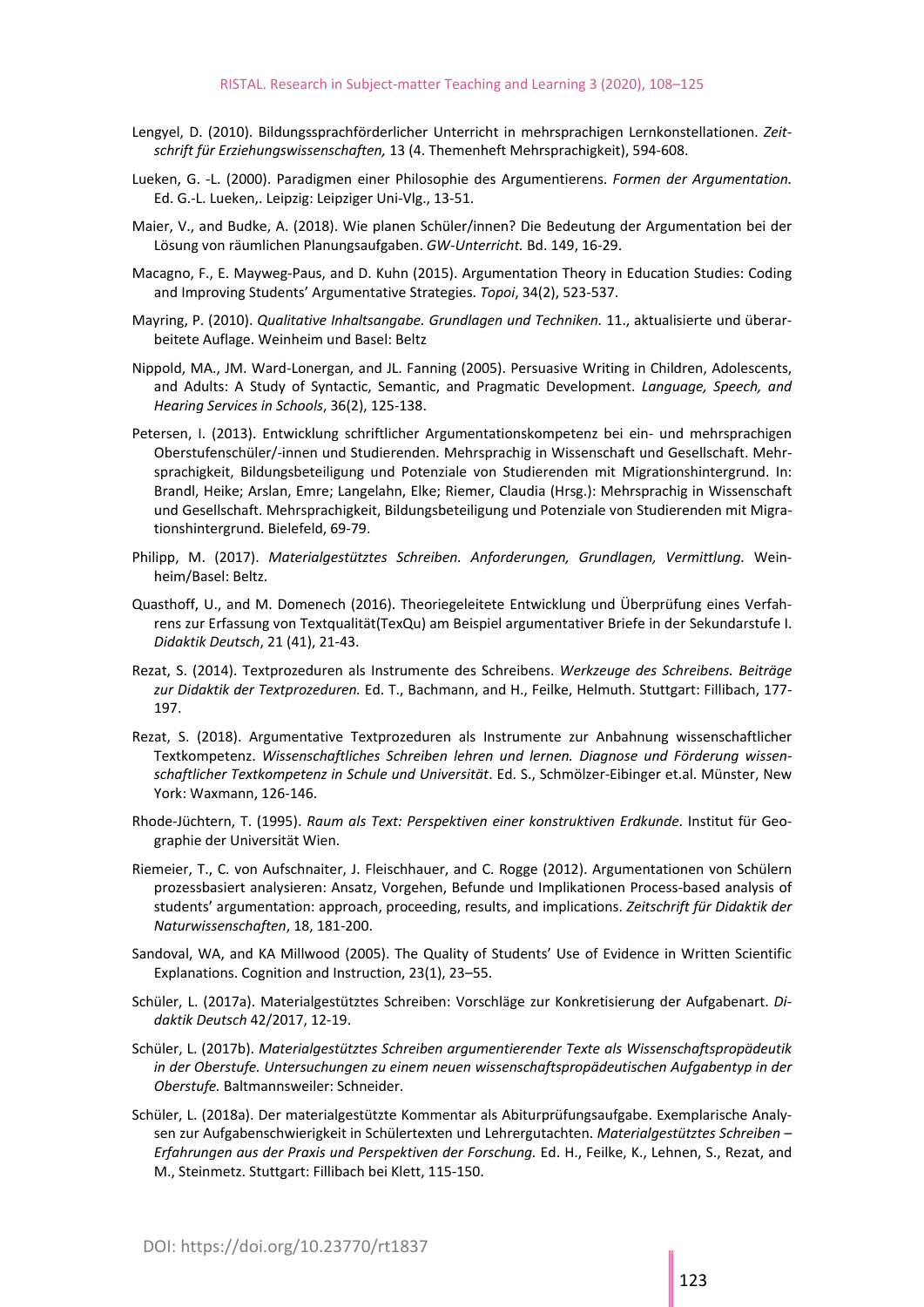- Schüler, L., and M., Steinseifer (2018b). Erörtern ‐ Neue Wege zum argumentierenden Schreiben durch materialgestützte Aufgaben. *Der Deutschunterricht* 3/2018, 56‐66.
- Schüler, L. (2018c). Wissenschaftlich Argumentieren lernen durch Materialgestütztes Schreiben. *Wissen‐ schaftliches Schreiben lehren und lernen. Diagnose und Förderung wissenschaftlicher Textkompetenz in Schule und Universität*. Ed. S., Schmölzer‐Eibinger et.al. Münster, New York: Waxmann, 147‐169.
- Schüler, L. (2019a). Eristische Textstrukturen zwischen Aggregation und Synthese. *Eristische Literalität. Wissenschaftlich streiten – wissenschaftlich schreiben.* Ed. M., Steinseifer, H., Feilke, and K., Lehnen. Heidelberg: Synchron, 131‐164.
- Schüler, L. (2019b). Neue Aufgaben bewährte Konzepte? Vorgehensweisen und Vorstellungen von Oberstufenschülerinnen und Schüler beim materialgestützten, wissenschaftspropädeutischen Schreiben. *Aufgaben‐ und Lernkultur im Deutschunterricht. Theoretische Anfragen und empirische Ergebnisse.* Ed. C., Bräuer, and N., Kernen, Nora. Frankfurt am Main (u.a.): Lang (Reihe: Positionen der Deutschdidaktik 7), 155‐182.
- Schüler, L. (2020). Zwischen Normierungsbestrebungen und Innovation. Zur Weiterentwicklung des Materialgestützten Schreibens als Prüfungsformat. *Mitteilungen des Deutschen Germanistenver‐ bands*. 67/ 2, 165‐182.
- Simon, S., S. Erduran, and J. Osborne (2006). Learning to Teach Argumentation: Research and develop‐ ment in the science classroom. *International Journal of Science Education*, 28(2‐3), 235‐260.
- Stapleton, P., and Y. (Amy) Wu (2015). Assessing the quality of arguments in students' persuasive writ‐ ing: A case study analyzing the relationship between surface structure and substance. *Journal of English for Academic Purposes*, 17, 12‐23.
- Steinseifer, M. (2014). Vom Referieren zum Argumentieren. Die didaktische Modellierung von Textpro‐ zeduren der Redewiedergabe und Reformulierung. *Werkzeuge des Schreibens. Beiträge zur Didaktik der Textprozeduren.* Ed. T., Bachmann, and H., Feilke, Helmuth. Stuttgart: Fillibach, 199‐222.
- Steinseifer, M. (2018). Materialgestütztes Schreiben und schreibintensiver Deutschunterricht Reflexionen zum Stand der Debatte. *Materialgestütztes Schreiben – Erfahrungen aus der Praxis und Perspek‐ tiven der Forschung.* Ed. H., Feilke, K., Lehnen, S., Rezat, and M., Steinmetz. Stuttgart: Fillibach bei Klett, 13‐26.
- Sturm, A. (2017). Materialgestütztes Schreiben als schreibendes Lernen und fachspezifisches Arbeiten. *Didaktik Deutsch*, 43, 19‐25.
- Toulmin, S. (1996). *Der Gebrauch von Argumenten*. 2. Aufl. Weinheim: Beltz Athenäum.
- Uhlenwinkel, A. (2015). Geographisches Wissen und geographische Argumentation. *Fachlich argumen‐ tieren lernen. Didaktische Forschungen zur Argumentation in den Unterrichtsfächern*. Ed. A., Budke, M., Kuckuck, M., Meyer, F., Schäbitz, K., Schlüter, and G., Weiss. Münster: Waxmann, 46‐61.
- Wardenga, U. (2006). Raum‐ und Kulturbegriffe in der Geographie. *TatOrte. Neue Raumkonzepte didak‐ tisch inszeniert*. Ed. M., Dickel, and D., Kanwischer. Münster: Lit., S. 21‐47
- Weichhart, P. (2008). *Entwicklungslinien der Sozialgeographie. Von Hans Bobek bis Benno Werlen*. 1. Auflage 2013, Franz Steiner Verlag.
- Werlen, B. (1995). *Sozialgeographie alltäglicher Regionalisierungen: Globalisierung, Region und Regiona‐ lisierung*. Franz Steiner Verlag.
- Werlen, B. (1999). *Sozialgeographie alltäglicher Regionalisierungen. Band 1: Zur Ontologie von Gesell‐ schaft und Raum*. völlig überarbeitete, Franz Steiner Verlag.
- Zohar, A., and F. Nemet (2002). Fostering students' knowledge and argumentation skills through dilem‐ mas in human genetics. *Journal of Research in Science Teaching: The Official Journal of the National Association for Research in Science Teaching*, 39(1), 35‐62.